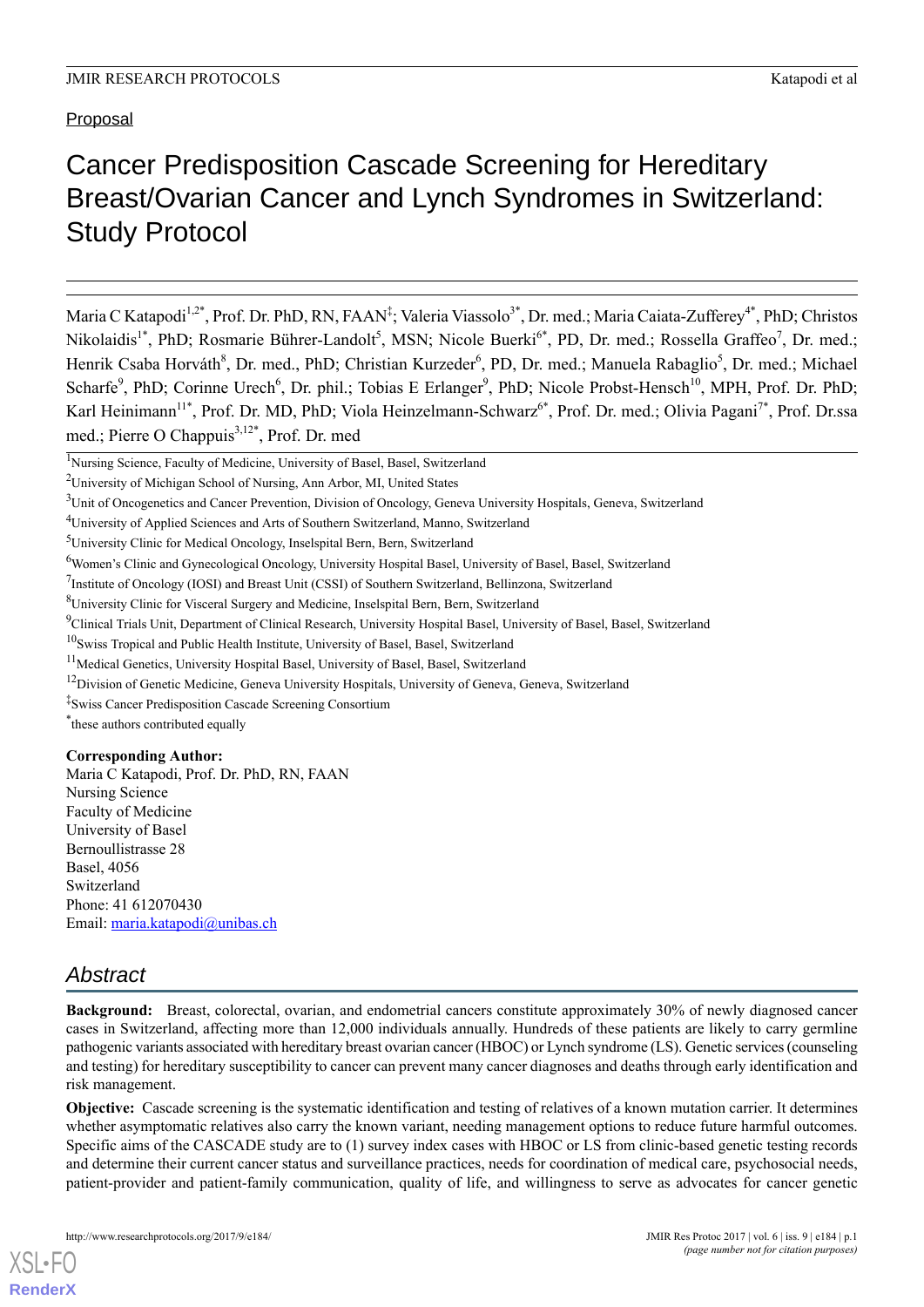services to blood relatives, (2) survey first- and second-degree relatives and first-cousins identified from pedigrees or family history records of HBOC and LS index cases and determine their current cancer and mutation status, cancer surveillance practices, needs for coordination of medical care, barriers and facilitators to using cancer genetic services, psychosocial needs, patient-provider and patient-family communication, quality of life, and willingness to participate in a study designed to increase use of cancer genetic services, and (3) explore the influence of patient-provider communication about genetic cancer risk on patient-family communication and the acceptability of a family-based communication, coping, and decision support intervention with focus group(s) of mutation carriers and relatives.

**Methods:** CASCADE is a longitudinal study using surveys (online or paper/pencil) and focus groups, designed to elicit factors that enhance cascade genetic testing for HBOC and LS in Switzerland. Repeated observations are the optimal way for assessing these outcomes. Focus groups will examine barriers in patient-provider and patient-family communication, and the acceptability of a family-based communication, coping, and decision-support intervention. The survey will be developed in English, translated into three languages (German, French, and Italian), and back-translated into English, except for scales with validated versions in these languages.

**Results:** Descriptive analyses will include calculating means, standard deviations, frequencies, and percentages of variables and participant descriptors. Bivariate analyses (Pearson correlations, chi-square test for differences in proportions, and t test for differences in means) will assess associations between demographics and clinical characteristics. Regression analyses will incorporate generalized estimating equations for pairing index cases with their relatives and explore whether predictors are in direct, mediating, or moderating relationship to an outcome. Focus group data will be transcribed verbatim and analyzed for common themes.

**Conclusions:** Robust evidence from basic science and descriptive population-based studies in Switzerland support the necessity of cascade screening for genetic predisposition to HBOC and LS. CASCADE is designed to address translation of this knowledge into public health interventions.

**Trial Registration:** ClinicalTrials.gov NCT03124212; https://clinicaltrials.gov/ct2/show/NCT03124212 (Archived by WebCite at http://www.webcitation.org/6tKZnNDBt)

#### *(JMIR Res Protoc 2017;6(9):e184)* doi[:10.2196/resprot.8138](http://dx.doi.org/10.2196/resprot.8138)

#### **KEYWORDS**

public health genetics; public health interventions; family communication; cancer surveillance; patient-provider communication; quality of life; psychosocial support; family-based interventions

#### *Introduction*

Breast, colorectal, ovarian, and endometrial cancers constitute approximately 30% of newly diagnosed cancer cases in Switzerland, affecting more than 12,000 individuals annually [[1\]](#page-11-0). About 2%-15% of incident cases are associated with known hereditary cancer syndromes. Several hundred Swiss patients diagnosed with any of these cancers are likely to carry known pathogenic germline variants [\[2](#page-11-1)]. Approximately 5-10% of breast cancer cases and 10%-15% of epithelial ovarian cancer cases develop due to single gene mutations that are passed down in the family, such as the breast cancer 1 (*BRCA1*) and breast cancer 2 (*BRCA2*) genes [[3,](#page-11-2)[4](#page-11-3)]. Germline *BRCA* mutations are associated with most hereditary breast and ovarian cancer (HBOC) cases. Women with *BRCA* mutations have a 55%-70% risk of breast cancer and 17%-59% risk of ovarian cancer by age 70, while the corresponding lifetime risks in the general population are 12% and 1.3%, respectively [\[5](#page-11-4)[-7](#page-11-5)]. HBOC cases have an increased risk of cancer at a younger age, often before recommendations for routine screening apply [\[8](#page-11-6)[,9\]](#page-11-7). The prevalence of *BRCA* mutations varies considerably among ethnic groups and geographical areas. In Caucasian populations, the prevalence of *BRCA* pathogenic variants is estimated at 1:400 to 1:500, whereas the frequency of three founder mutations in the Ashkenazi Jewish population is 1:40 [\[10](#page-12-0)[-12](#page-12-1)]. About 21% of Swiss breast cancer patients are diagnosed younger than 50 years old, which may indicate genetic susceptibility [\[13](#page-12-2),[14\]](#page-12-3).

http://www.researchprotocols.org/2017/9/e184/ JMIR Res Protoc 2017 | vol. 6 | iss. 9 | e184 | p.2

 $XS$ -FO **[RenderX](http://www.renderx.com/)** Lynch syndrome (LS), previously known as hereditary nonpolyposis colorectal cancer, is an inherited disorder, associated with 22%-74% lifetime risk for colorectal cancer, 14%-71% risk for endometrial cancer, 3%-22% risk for ovarian cancer, up to 13% risk for gastric cancer, and up to 25% risk for urothelial cancer [[15\]](#page-12-4). LS accounts for about 2%-5% of colorectal cancer and endometrial cancer burden, as well as increased risk for several other malignancies including gastric, ovarian, small bowel, urinary and biliary tract, pancreatic, and sebaceous gland tumors [\[16](#page-12-5)]. Individuals with LS have a 10%-74% risk of colorectal cancer, and a 14%-71% risk of endometrial cancer by age 70, while the corresponding rates in the general population are 5.5% and 2.7%, respectively [[17,](#page-12-6)[18\]](#page-12-7). A hallmark of LS is early age of onset, usually before the age of 50 at which recommendations for routine screening apply [[15,](#page-12-4)[19\]](#page-12-8). Most LS-related tumors are characterized by a high level of microsatellite instability (MSI-H), which is distinctive of cancers with a defective DNA mismatch repair (MMR) mechanism [\[20](#page-12-9)]. Diagnosis of LS involves a sequential process including prescreening with MSI testing and immunohistochemistry analysis to determine expression of the main MMR proteins (*MLH1, MSH2, MSH6, PMS2*) in tumor tissues. Additional *MLH1* promoter methylation testing eliminates the possibility of loss of *MLH1* expression due to epigenetic mechanisms or identification of a somatic *BRAF* pathogenic variant (c.1799T>A/p.V600E). In the case of pathological prescreening results, germline analyses of two or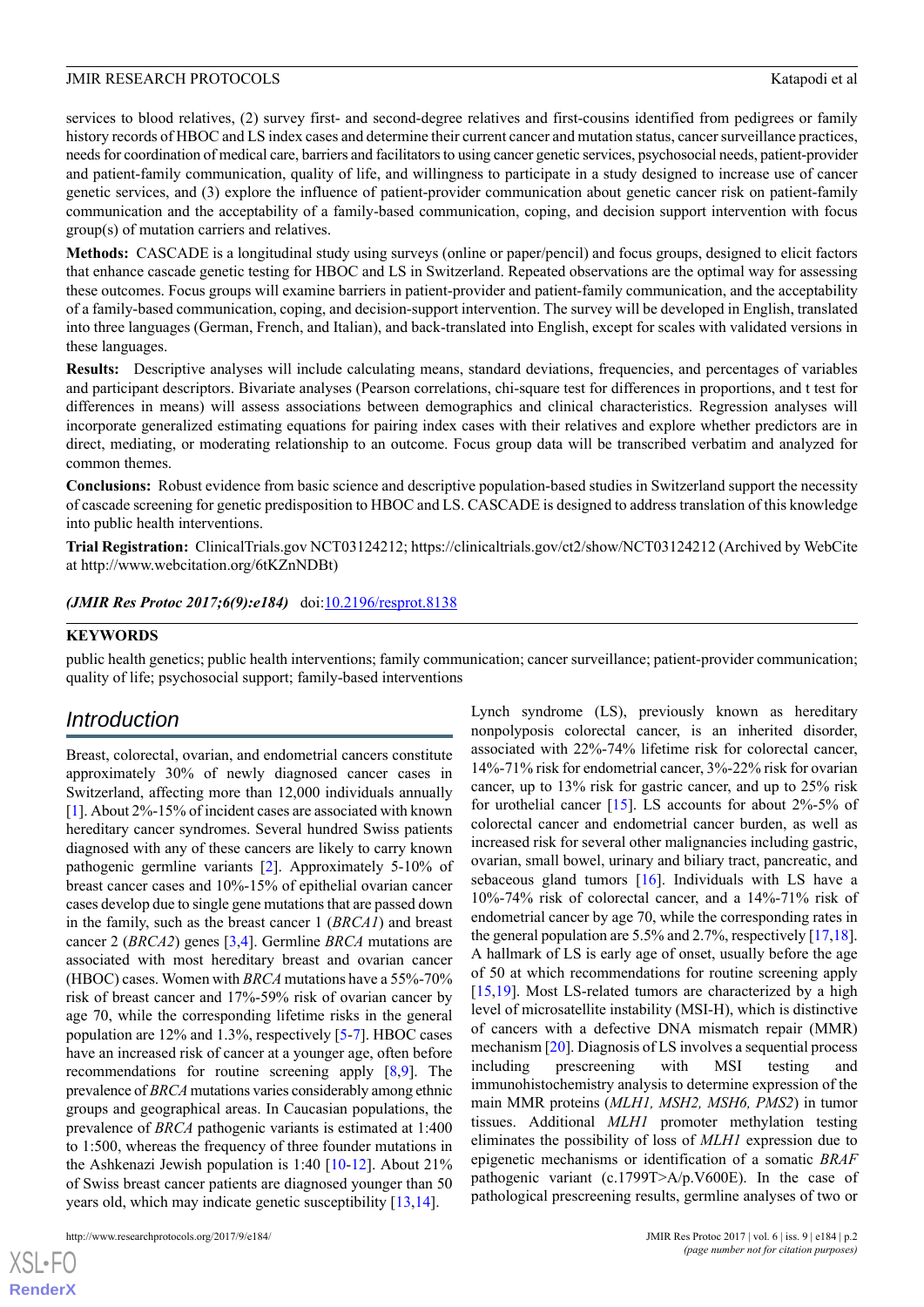more MMR genes (*MLH1/PMS2* and/or *MSH2/MSH6*) and search for *EPCAM* deletions confirm the diagnosis. Germline mutations in the *MLH1* and *MSH2* genes account for up to 90% of LS cases, whereas *MSH6* and *PMS2* mutations account for most of the remaining cases [[21\]](#page-12-10). The Amsterdam Criteria II and Revised Bethesda Guidelines are used in clinical practice for identifying individuals concerned about LS [[22\]](#page-12-11). These guidelines are not sensitive enough and may miss up to 30% of LS cases [[23\]](#page-12-12). Even if the population prevalence of LS is estimated at 1:440 [\[24](#page-12-13)], LS is vastly underdiagnosed compared to HBOC.

Germline mutations connected to HBOC and LS are inherited in an autosomal dominant manner. De novo mutations are rare in these syndromes. For every identified mutation carrier, there are multiple family members who may carry the same mutation. First- and second-degree relatives and first cousins of known carriers have 50%, 25%, and 12.5% probability for inheriting the respective cancer predisposition. The availability of cancer genetic services (counseling and testing) for HBOC and LS is a significant milestone for effective cancer prevention and control [[25\]](#page-12-14). When a pathogenic variant is identified, relatives can be tested with 100% accuracy [\[26](#page-12-15)]. Genetic counseling can educate patients and cancer-free individuals about cancer risk and management options according to mutation status. Physicians' attitudes [\[27](#page-12-16)] and coverage of cost of tests and gene panels by health insurance influence whether genetic testing is performed or not [\[28](#page-12-17)].

A Swiss study reported that about 11% of all breast cancer patients and 25% of those with a strong family history used genetic services [\[29](#page-12-18)]. These figures are lower for LS-related colorectal and endometrial cancer patients, suggesting that many Swiss mutation carriers and their family members may not benefit from advances in health care technology and medical diagnostics. HBOC and LS patients are at an increased risk of secondary cancers and can benefit from intensive surveillance, pharmacoprevention, or prophylactic surgery. Prophylactic surgery such as mastectomy, bilateral salpingo-oophorectomy, and hysterectomy should be discussed with women affected with HBOC or LS [[30\]](#page-12-19). Subtotal colectomy can be considered for LS patients with colorectal cancer [\[18](#page-12-7)]. Family members who test positive benefit from high-risk management care starting at age 25-30, or 10 years before the earliest age of breast cancer onset in the family. This care can include annual breast magnetic resonance imaging, mammograms, pelvic ultrasound for women (HBOC) [[31\]](#page-12-20), and annual colonoscopy starting at age 20-25, or 2-5 years before the earliest age of colorectal cancer onset in the family, whichever comes first (LS) [\[15](#page-12-4),[18\]](#page-12-7). Implementing clinical recommendations and providing high-quality surveillance to patients during survivorship requires excellent coordination of health care services provided in high-risk clinics [[32](#page-13-0)[-35](#page-13-1)].

Mutation carriers identified through complete genetic analyses are asked to communicate test results to relatives and encourage them to use genetic services. This process is highly variable from family to family, with less than 40% of high-risk relatives using genetic services, suggesting a lack of effective communication [[36,](#page-13-2)[37](#page-13-3)]. Lack of understanding of genetic information combined with family conflicts most likely inhibits

disclosure of test results to relatives [[38,](#page-13-4)[39](#page-13-5)]. In Switzerland, the Federal Act on Human Genetic Testing (HGTA) is the legal regulation that directly applies to the clinical practice of genetic analysis. HGTA states that a physician is not allowed to disclose genetic test results to anyone except the tested individual or their legal representative. Results can be disclosed to family members, spouses, or partners only with the explicit consent of the tested individual. If the tested individual refuses to disclose this information, if they are deceased, have disappeared, or are unable to consent in the absence of an authorized delegate, the physician can seek help from the expert commission on professional confidentiality. The physician may apply to the appropriate cantonal authority to be released from the duty of professional secrecy if protecting the overriding interests of the family members, spouse, or partner requires that they receive this information. Cantonal authorities may also request an opinion from the Expert Commission for Human Genetic Testing [[40\]](#page-13-6). Interventions designed to facilitate patient-provider and patient-family communication can enhance understanding of genetic information and facilitate the disclosure of test results from carriers to relatives and can contribute to more effective management of hereditary cancer. Several such interventions have been developed and tested in the United States [\[41](#page-13-7)-[51\]](#page-13-8) but should be adapted before they can be implemented in Switzerland, due to cultural and possibly legal differences.

Cascade screening is the sequential process of identifying and testing blood relatives of a known mutation carrier to determine if additional individuals carry the pathogenic variant, and proposing preventive and other clinical management options to reduce morbidity and mortality [\[52](#page-14-0)]. Cascade screening also reassures non-carrier relatives and excludes them from intensive surveillance, making it cost-effective and contributing to personalized medicine [[53\]](#page-14-1). The Centers for Disease Control and Prevention, Office for Public Health Genomics issued evidence-based recommendations justifying genetic testing in affected individuals and relatives when there is a known family history of HBOC or other *BRCA*-related cancers, LS-related colorectal cancer, or familial hypercholesterolemia (FH). These are Tier 1 genetic conditions suitable to promoting translation of scientific breakthroughs in genetics to public health [[54\]](#page-14-2). There are currently no systematic efforts to apply cascade screening for Tier 1 genetic conditions among the general population in Europe apart from the Netherlands, which successfully implemented a cascade screening program for FH. The implementation of this pioneering public health program helped identify more than 28,000 asymptomatic cases [[55\]](#page-14-3) and provides proof-of-concept that cascade screening can be applied in other settings [\[56](#page-14-4)].

Robust evidence from basic science and descriptive population-based studies in Switzerland support the necessity of cascade screening for HBOC and LS [\[57](#page-14-5)[-67](#page-14-6)]. However, there are currently no interventions to translate this knowledge into public health. Researchers know little about the cancer status and surveillance behaviors of mutation carriers and their relatives, and their needs for psychosocial, patient-provider, and family communication support. This is especially important over time, as little is known about decisional regret associated with genetic testing, communication, and support after the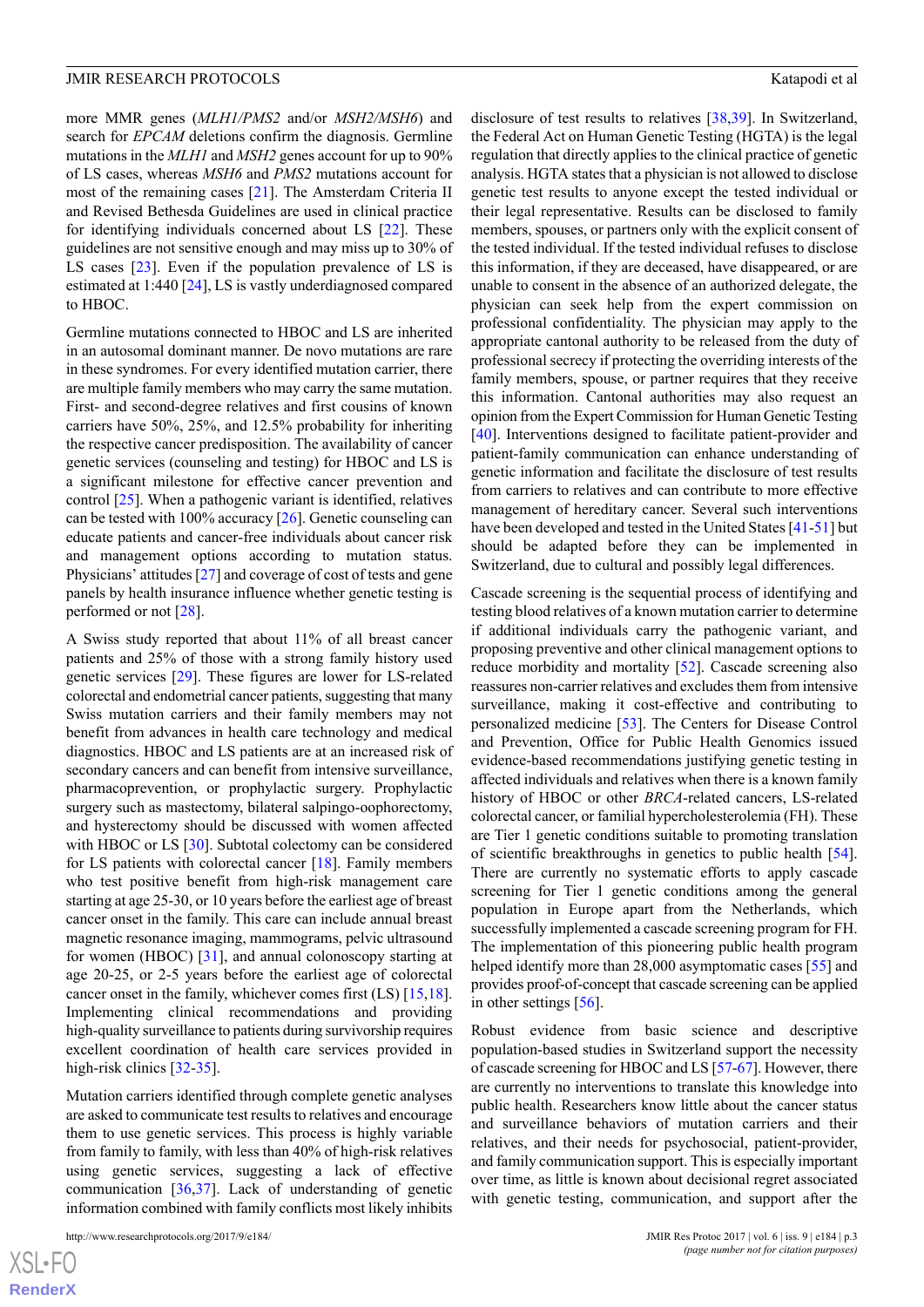pathogenic variant has been identified in some family members but not in others, as well as impact on quality of life. A better understanding is needed of the overall response of the Swiss health care system to mutation carriers' needs for long-term coordination of cancer surveillance and prevention. Finally, there are no interventions culturally tailored for Swiss families and designed to enhance patient-provider and patient-family communication, coping, and provide decisional support.

Establishing a registry with families harboring germline pathogenic variants associated with HBOC and LS and the collection of cancer surveillance and psychosocial data over time will greatly assist in finding sustainable solutions and developing cutting-edge interventions that optimize the health care system. However, establishing cascade screening for HBOC and LS and promoting interventions for communicating hereditary cancer risks pose several challenges at the medical and social level, requiring interprofessional collaboration with stakeholders from basic research, the health care system, and social science. In response to this challenge, the Swiss Cancer Genetic Predisposition Cascade Screening Consortium was assembled in 2015 with stakeholders from various disciplines (ie, basic science, epidemiology, medicine, nursing, psychology, public health, and sociology) to conduct the CASCADE study and examine the feasibility of establishing a family-based registry and a cohort with HBOC and LS mutation-harboring families.

The specific aims of the CASCADE study are to (1) survey index cases with HBOC or LS from clinic-based genetic testing records and determine their current cancer status and surveillance practices, needs for coordination of medical care, psychosocial needs, patient-provider and patient-family communication, quality of life, and willingness to serve as advocates for cancer genetic services to blood relatives, (2) survey blood relatives identified from pedigrees or family history records of HBOC and LS index cases and determine their current cancer and mutation status, cancer surveillance practices, needs for coordination of medical care, barriers and facilitators to using cancer genetic services, psychosocial needs, patient-provider and patient-family communication, quality of life, and willingness to participate in a study designed to increase use of cancer genetic services, and (3) explore the influence of patient-provider communication about genetic cancer risk on patient-family communication and the acceptability of a family-based communication, coping, and decision support intervention with focus group(s) of mutation carriers and relatives.

## *Methods*

#### **Design**

CASCADE is a longitudinal study using surveys and focus groups, designed to elicit factors that enhance cascade genetic testing for HBOC and LS in Switzerland. The CASCADE study will contact known mutation carriers for HBOC and LS and systematically identify and contact their relatives to determine if they have had genetic testing, if they also carry the pathogenic variant, and how they manage their risk for hereditary cancer. Repeated observations are the optimal way for assessing these outcomes. The study will also use focus groups to examine the acceptability of a family communication, coping, and decision support intervention (Phase I). [Table 1](#page-4-0) presents a detailed description of assessments conducted for the study. The study protocol has been approved by the local ethics committee, while approval from ethics committees in other cantons is underway. The study will be carried out according to principles described in the Declaration of Helsinki and applicable Swiss laws and Swiss regulatory authority requirements.

#### **Setting**

This multicenter study involves contributions from oncology and genetic testing centers from three linguistic regions of Switzerland (German-, French-, and Italian-speaking). Medical directors of clinical sites are either co-principal investigators (co-PIs) or site co-investigators and will oversee recruitment procedures according to the study protocol. The PI will oversee the scientific integrity of the study, including recruitment, data collection, and data analyses. These findings will be compiled and communicated to clinical sites.

#### **Sample and Sample Size**

The CASCADE study targets individuals who have been identified through genetic testing as carrying a pathogenic germline variant associated either with HBOC or LS and their relatives (first- and second-degree, and first cousins). [Textbox](#page-5-0) [1](#page-5-0) describes applicable inclusion and exclusion criteria. Index cases include male and female cancer patients and cancer-free individuals. Cancer risk associated with HBOC and LS does not apply to children, thus, the study will include only adults  $(\geq)18$  years old). Decisions to undergo genetic testing for these conditions are made by adults deemed competent to provide informed consent and should be undertaken after individuals participate in consultation regarding the benefits and drawbacks of genetic testing. Vulnerable participants (eg, those living in nursing homes) will be excluded because they may not be able to consent to genetic testing or follow recommended cancer surveillance or preventive measures. Critically ill patients will be excluded from recruiting relatives and from focus groups to avoid increasing subject burden.

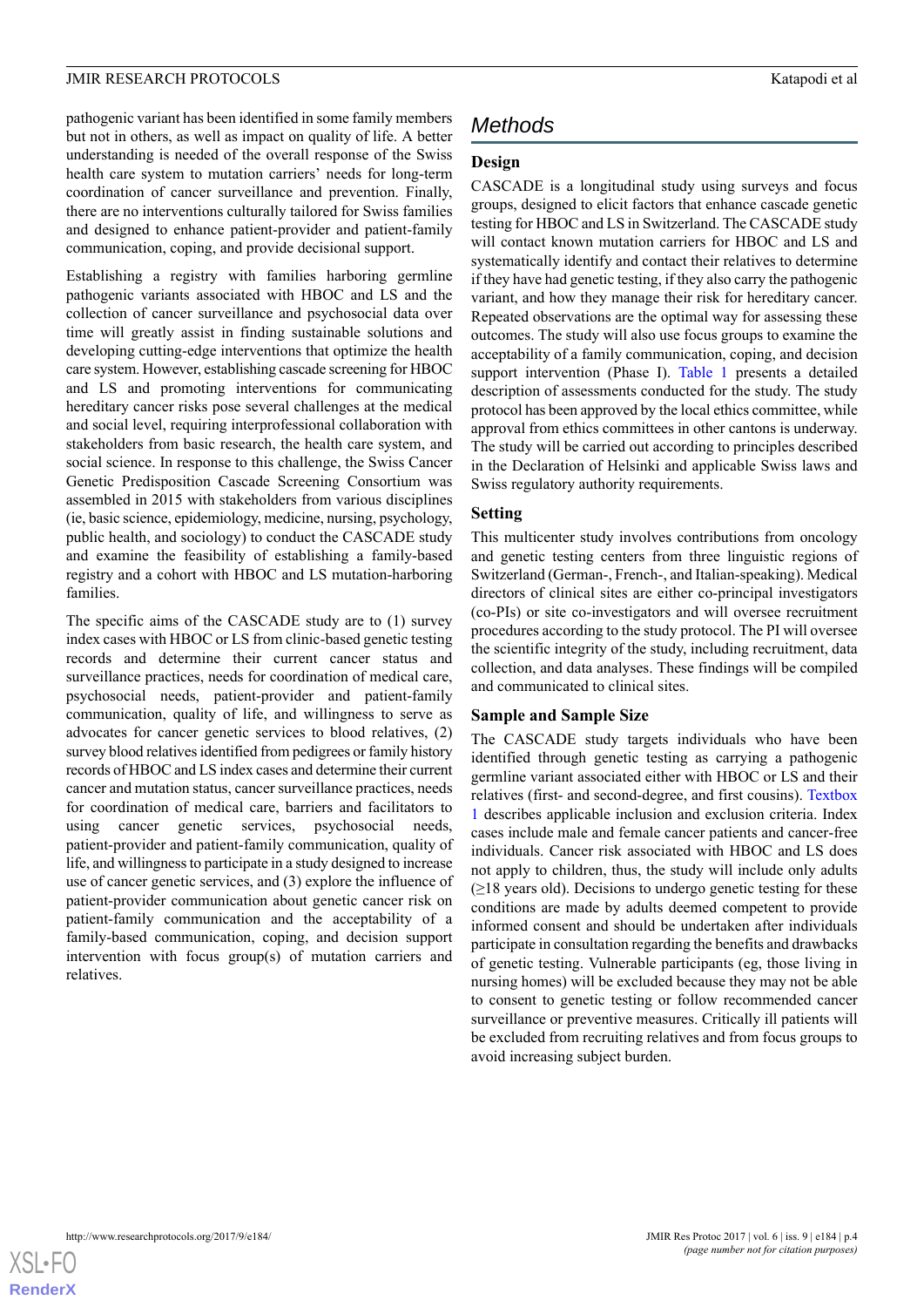<span id="page-4-0"></span>

| Phase and steps                                   | Tasks/Procedures                                                                                                                                                                                                                                                                                                                                                                                                                                                                                                                                                                                                                                                              | Data                                                                                                                                                                                                                                                                                                                                                                             |
|---------------------------------------------------|-------------------------------------------------------------------------------------------------------------------------------------------------------------------------------------------------------------------------------------------------------------------------------------------------------------------------------------------------------------------------------------------------------------------------------------------------------------------------------------------------------------------------------------------------------------------------------------------------------------------------------------------------------------------------------|----------------------------------------------------------------------------------------------------------------------------------------------------------------------------------------------------------------------------------------------------------------------------------------------------------------------------------------------------------------------------------|
| Selection of eligible index cases                 |                                                                                                                                                                                                                                                                                                                                                                                                                                                                                                                                                                                                                                                                               |                                                                                                                                                                                                                                                                                                                                                                                  |
| Random selection of families                      | Each clinical site provides the principal investigator<br>(PI) with a list of the family identifications (IDs)<br>determined by the clinical site as harboring a<br>pathogenic germline variant. The PI randomly se-<br>lects 35% of family IDs from the list with computer-<br>generated numbers. The number of selected family<br>IDs at each site is based on total number of family<br>IDs at the clinical site and stratification for repre-<br>sentative sampling.                                                                                                                                                                                                      | No identifiable data for index cases are shared with<br>the PI.                                                                                                                                                                                                                                                                                                                  |
| Identification of eligible index cases            | Through pedigrees and family history records, each<br>site coordinator identifies index cases (1st family<br>member to be identified as a carrier of a germline<br>pathogenic variant) and determines whether they<br>can be contacted (ie, alive and living in Switzer-<br>land). If an index case cannot be contacted, site<br>coordinators identify 1st degree relatives who carry<br>the familial pathogenic variant, randomly select one<br>of them (computer-generated numbers), and deter-<br>mine whether they can be contacted. The process<br>is repeated until an eligible mutation carrier is<br>identified that can initiate cascade screening in the<br>family. | Clinical sites collect minimal data (except identifi-<br>able data) for all index cases, regardless of whether<br>they can be reached or not. Minimum data include<br>gender, age, mutation, cancer type, age at diagnosis,<br>stage, age tested, alive, place of residence, preferred<br>language.                                                                              |
| Recruitment of eligible index cases               |                                                                                                                                                                                                                                                                                                                                                                                                                                                                                                                                                                                                                                                                               |                                                                                                                                                                                                                                                                                                                                                                                  |
| Recruitment package to index cases                | The medical director of each clinical site (co-PI or<br>site co-investigator) and the site coordinator mail<br>recruitment packages to index cases. If the index<br>case did not receive genetic counseling at the testing<br>site, then the recruitment package is sent to the re-<br>ferring physician who is asked to pass it on. Three<br>attempts will be made to contact index cases. The<br>medical director will inform treating oncologists<br>about the participation of index cases.                                                                                                                                                                               | Unique identification coding scheme enabling<br>identifying index cases, site they were recruited<br>from, and type of hereditary cancer syndrome<br>(HBOC or LS).<br>Dates recruitment packages were sent to physicians,<br>dates the response from Index cases was received,<br>and recruitment attempts made.                                                                 |
| Engagement of index cases in the<br>CASCADE study | The site coordinator receives the informed consent<br>or participation refusal form from index cases. In-<br>dex cases accepting participation receive the CAS-<br>CADE survey in their preferred language and for-<br>mat (paper/pencil or online) from the PI. The PI<br>creates a coding key for identifying participants and<br>the Clinical Trials Unit creates a coding key for<br>variables assessed in the CASCADE survey.                                                                                                                                                                                                                                            | Identifiable information for index cases accepting<br>participation is passed on from site coordinators to<br>the PI.<br>Response rate from index cases, acceptance to par-<br>ticipate in various stages of the CASCADE study,<br>reasons for nonparticipation and preferred language<br>and format for survey.                                                                 |
| Survey from index cases                           | The PI and the data management team receive the<br>completed survey from index cases either in pa-<br>per/pencil or online.                                                                                                                                                                                                                                                                                                                                                                                                                                                                                                                                                   | Assessment of data quality in each format (eg, per-<br>cent missing data, outliers). Assessment of instru-<br>ment reliability (Cronbach alpha and principal<br>component analysis). Number of eligible relatives.<br>Number of eligible relatives the index case is will-<br>ing to invite. Characteristics of relatives reported<br>by the index case. CASCADE study outcomes. |
| Recruitment of eligible blood relatives           |                                                                                                                                                                                                                                                                                                                                                                                                                                                                                                                                                                                                                                                                               |                                                                                                                                                                                                                                                                                                                                                                                  |
| Identification of eligible relatives              | Based on index cases' response to the CASCADE<br>survey, the PI identifies eligible blood relatives the<br>index case is willing to invite. Information about<br>relatives is cross-referenced with pedigrees and<br>family history information from clinical sites.                                                                                                                                                                                                                                                                                                                                                                                                          | Number of relatives and degree of relationship to<br>the index case (1st or 2nd degree relative, or 1st<br>cousin).                                                                                                                                                                                                                                                              |
| Recruitment package to eligible rela-<br>tives    | The PI prepares recruitment packages for relatives<br>and a personalized letter for each index case, ex-<br>plaining the recruitment process and asking them<br>to pass on recruitment packages to relatives.                                                                                                                                                                                                                                                                                                                                                                                                                                                                 | Unique identification coding scheme enabling<br>matching members of the same family.                                                                                                                                                                                                                                                                                             |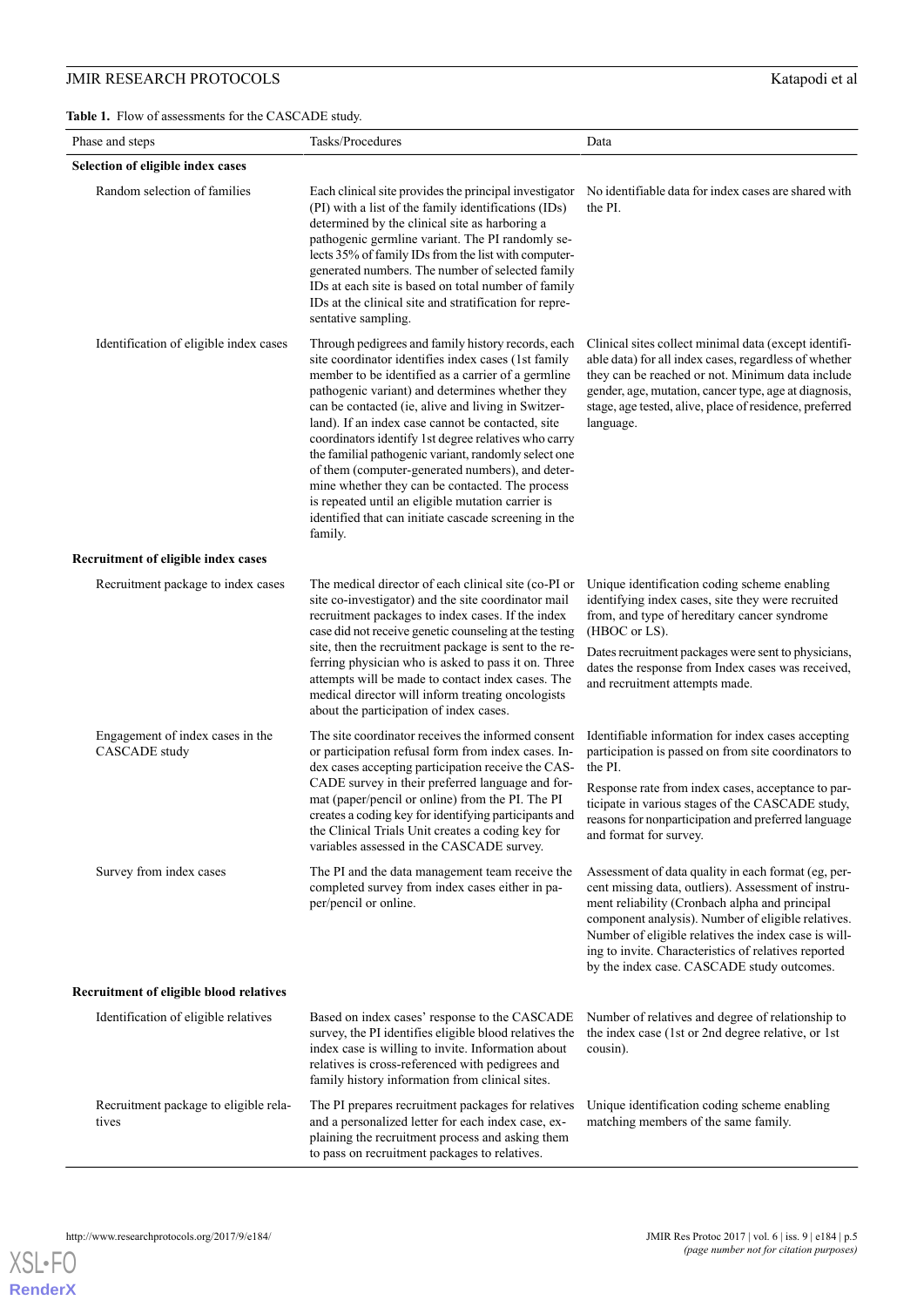| Phase and steps                                                 | Tasks/Procedures                                                                                                                                                                                                             | Data                                                                                                                                                                                                                                                               |  |
|-----------------------------------------------------------------|------------------------------------------------------------------------------------------------------------------------------------------------------------------------------------------------------------------------------|--------------------------------------------------------------------------------------------------------------------------------------------------------------------------------------------------------------------------------------------------------------------|--|
| Engagement of eligible relatives in the<br><b>CASCADE</b> study | The PI receives informed consents or participation<br>refusal forms from relatives. Relatives accepting<br>participation receive the CASCADE survey in their<br>preferred language and format (paper/pencil or on-<br>line). | Response rate from relatives, acceptance to partici-<br>pate in various arms of the CASCADE study, rea-<br>sons for nonparticipation and preferred language<br>and format for survey completion.                                                                   |  |
| Survey from relatives                                           | The PI and the data manager receive the completed<br>survey from relatives either in paper/pencil or online<br>form.                                                                                                         | Assessment of data quality in each format (eg, per-<br>cent missing data, outliers). Assessment of instru-<br>ment reliability (Cronbach alpha and principal<br>component analysis). Number of eligible relatives<br>willing to invite.<br>CASCADE study outcomes. |  |
| <b>Focus groups</b>                                             |                                                                                                                                                                                                                              |                                                                                                                                                                                                                                                                    |  |
| Selection of index cases and relatives                          | A purposeful sample of index cases and relatives<br>accepting participation in focus groups will be se-<br>lected by the qualitative methodologist and the PI.                                                               | Characteristics of index cases invited in the focus<br>groups (preferred language, gender, mutation, type<br>of cancer).                                                                                                                                           |  |
|                                                                 |                                                                                                                                                                                                                              | Characteristics of families invited in the focus<br>groups (level of support and communication).                                                                                                                                                                   |  |
| Invitation letters for focus groups                             | The PI in collaboration with the qualitative<br>methodologist will send invitation letters initially<br>to index cases and then to families selected for the<br>focus groups.                                                | Acceptance rate.                                                                                                                                                                                                                                                   |  |
| Focus groups                                                    | Focus groups are organized and completed under<br>the auspices of the qualitative methodologist.                                                                                                                             | Narrative data from focus groups.                                                                                                                                                                                                                                  |  |

#### <span id="page-5-0"></span>Textbox 1. Characteristics of the target populations.

Inclusion criteria

- Living carriers of germline pathogenic variants associated with HBOC and LS, and their relatives (1st and 2nd degree, and 1st cousins)
- Have at least one living blood relative
- Both genders
- Age  $\geq$ 18 years old
- Mentally/physically able to provide informed consent
- Cancer patients and cancer-free individuals
- Can read/speak German or French or Italian or English
- Currently living in Switzerland

Exclusion criteria

- Carriers of unclassified genetic variants in *BRCA1, BRCA2* or *MLH1, MSH2, MSH6, PMS2, EPCAM* genes
- Currently not living in Switzerland
- Critically ill patients not able to complete the survey
- Not able to provide an informed consent
- Institutionalized (eg, nursing homes) or incarcerated

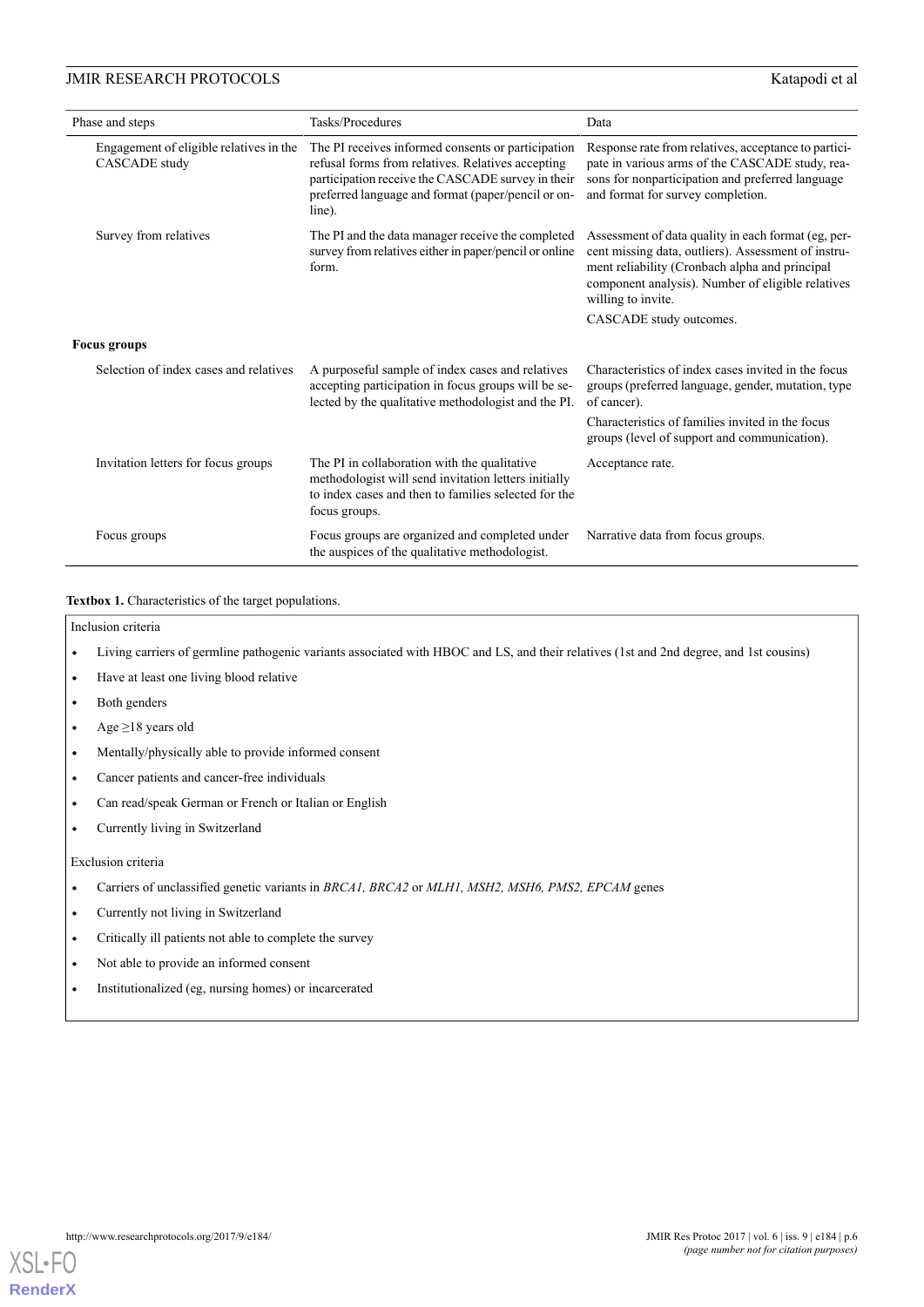<span id="page-6-0"></span>Figure 1. Expected recruitment of index cases.



Estimates of sample size are based on the PI's experience, consultations with medical directors of clinical sites, and assuming average prevalence rates of 5% for hereditary breast cancer and 2-5% for hereditary colorectal cancer (the two most common manifestations of HBOC and LS), respectively. Assuming that is feasible to recruit 10% of mutation carriers from each participating clinic, 300 index cases will be targeted for inclusion within 12 months. It is expected that around 70% of approached index cases will accept participation, meaning that 495 index cases need to be approached to reach 305. It is estimated that from each index case we will identify 2.5 relatives. Assuming a response rate of 50% among relatives, we expect to recruit approximately 381 relatives. [Figure 1](#page-6-0) presents the CONSORT [\[68](#page-14-7)] diagram for recruitment of expected index cases and relatives.

#### **Recruitment Procedures for Index Cases**

Participating Swiss clinical sites will record the total number of mutation-harboring families for HBOC or LS. A dedicated staff person at each clinical site, the site coordinator, will identify eligible index cases (ie, first person in the family identified as carrying a germline pathogenic variant associated with HBOC or LS), determine whether they can be contacted

[XSL](http://www.w3.org/Style/XSL)•FO **[RenderX](http://www.renderx.com/)**

or not, and initiate and monitor the recruitment process. Selection of mutation-harboring families from each clinical site will involve the following steps:

- 1. Each site creates a list with IDs (eg, 001…, 350) corresponding to each index case and a family with a pathogenic variant.
- 2. The ID list is sent to the PI, who selects approximately 35% of cases with the assistance of a computer-generated random list. Identifiable information is not released until the index case accepts participation through signing an informed consent form.
- 3. Site coordinators retrieve the medical charts of selected index cases and decide whether the cases can be contacted by determining living status and residence.
- 4. If the index case is not available, then site coordinators identify first-degree relatives, who have also been identified through genetic testing as carriers of the familial pathogenic variant, and randomly (computer-generated list) select one of them.
- 5. Steps 3 and 4 are repeated until an index case who can be the initial contact person for the family is identified. If this process yields no results, the next family is selected.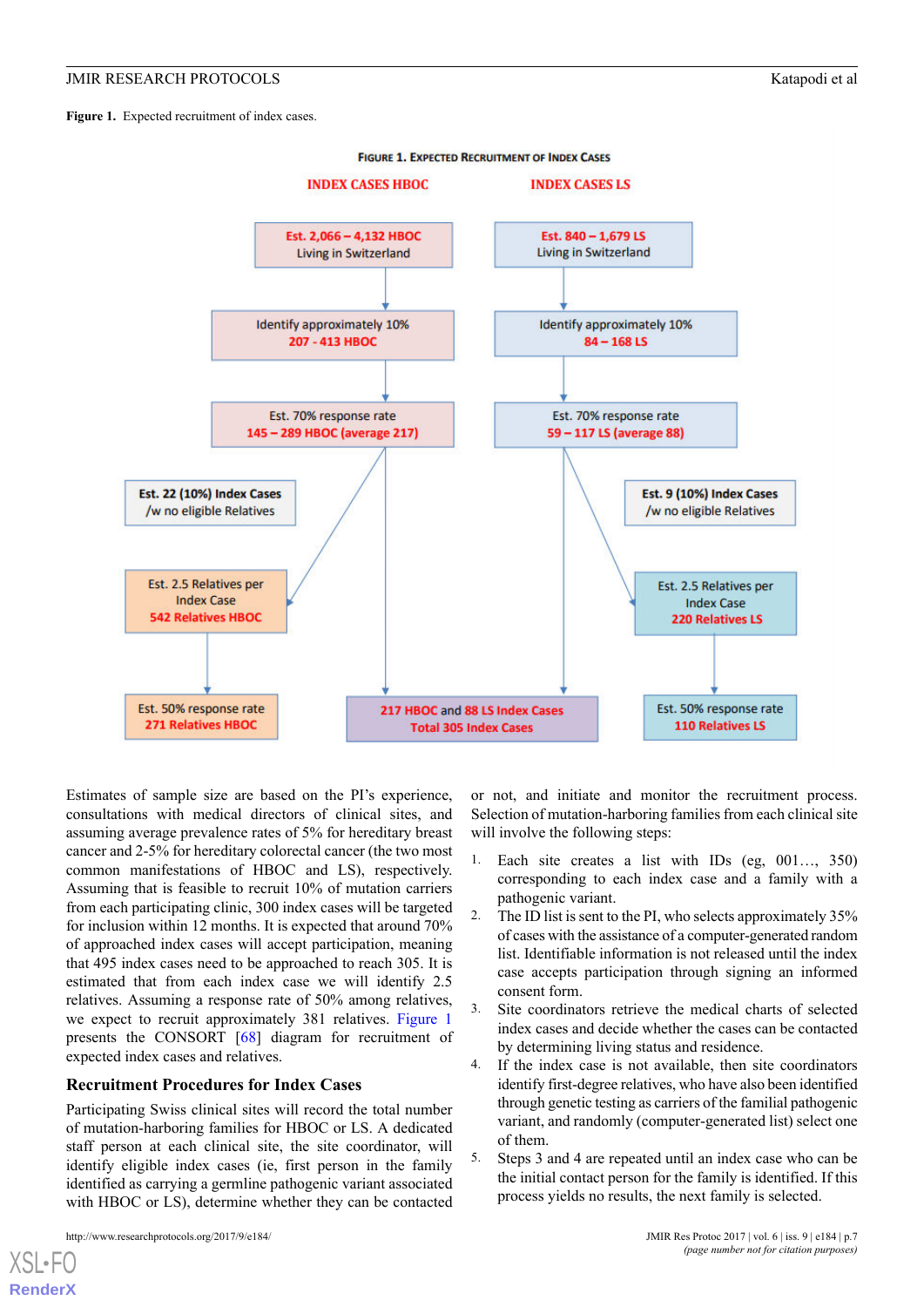6. All information obtained from each step is recorded, including minimum information for index cases. Minimum information includes demographics (age, gender), clinical history (tumor type, age at diagnosis, stage), and genetic testing results (including MSI and IHC tumor testing for LS patients) and is obtained from medical records. Index cases are recruited to the CASCADE study by the medical director of the respective site.

Index cases will be mailed an information letter, two copies of the informed consent form, two copies of a participation refusal form, and a stamped self-addressed envelope to return their response to the clinical site. Index cases will be informed about the objectives of the CASCADE study, participation requirements, the study plan, confidentiality, and associated risk and benefits through the informed consent form, which explicitly requires their agreement to (1) complete the CASCADE survey, (2) contact one or more of their blood relatives for the study, (3) be contacted once a year for 5 years and provide updated information about their health, and (4) participate alone or with a blood relative in a focus group. Index cases can participate in all or in some of the above study steps. The information letter explains that the minimum requirement for taking part in the CASCADE study is to complete the self-administered survey once. The refusal form asks nonparticipating index cases the reason for their refusal; this information is necessary for the validity of the study.

Site coordinators will determine whether the identified index case can be contacted or not by investigating whether they are alive and whether they live in Switzerland through hospital and civil records. If the recruitment package is returned undelivered, additional address verification methods will be used to locate a new residence. If the index case cannot be contacted a priori, coordinators will determine whether a first-degree relative can be the new index case for the family. Three attempts will be made to contact index cases for each family. If the study receives no response 6 weeks after the third attempt, a new family will be selected to preserve required sample size. Index cases will be recruited to the CASCADE study on a consecutive ongoing basis. Site coordinators will review pedigrees and family history of index cases who accept participation to extract demographic and medical information and to record all blood relatives (firstand second-degree relatives and first cousins). Index cases will be asked to complete a self-administered survey.

When an index case has not received genetic counseling at the participating center, the invitation package for the CASCADE study will be sent by the referring physician. This is necessary because some clinical sites perform only genetic testing and the referring physician is considered the medical person who has direct knowledge of index case's genetic testing results. Site coordinators and the PI will keep track of the recruitment process. Referring physicians will make three recruitment attempts by mailing a new invitation package every 6 weeks if the index case does not respond to the invitation (either positively or negatively). Contact information (address, telephone, email) of the PI and the medical director will be provided in the information letter, so that index cases can request further information about the study at any point. A signed informed consent will be requested prior to index case's

[XSL](http://www.w3.org/Style/XSL)•FO **[RenderX](http://www.renderx.com/)** enrollment as a prerequisite for engagement in the CASCADE study.

#### **Recruitment Procedures for Relatives**

In order to alleviate ethical concerns associated with contacting blood relatives (ie, first- and second-degree relatives, and first cousins) without their explicit consent, the CASCADE study will approach them through index cases and will approach only relatives the index case is willing to contact. This recruitment method has been used in previous family-based studies with very good recruitment outcomes [\[69](#page-14-8),[70\]](#page-14-9). Index cases will be mailed recruitment packages to pass on to their relatives, including an information letter, two copies of the informed consent form, two copies of the participation refusal form, and a stamped self-addressed envelope for relatives to return their response to the PI. Relatives' identifiable information will not be released to the PI. By returning a signed informed consent, the relative indicates willingness to participate and releases their identifiable information to the PI. Once this information is available, a recruiter will contact them to ascertain eligibility. If relatives do not respond after 6 weeks, the PI will contact the index case asking them to pass on a reminder letter to the nonresponding relative. If this effort yields no response, there will be no further attempts to contact the relative. Relatives agreeing to participate will receive a similar survey as the index case, asking if they are willing to (1) invite additional relatives to the CASCADE study, (2) be contacted once a year for 5 years and provide updated information about their health, and (3) participate alone or with a blood relative in a focus group. Relatives can also participate in all or some of the above study steps.

#### **Recruitment Procedures for Focus Groups**

Two series of focus groups will be organized to explore the (1) difficulties associated with patient-provider communication regarding genetic cancer risk, (2) difficulties associated with patient-family communication regarding the pathogenic mutation, (3) mutual influence of patient-provider and patient-family communication, and (4) acceptability of a family-based intervention designed to enhance communication, coping, and decision making for genetic testing. A purposeful sample of index cases and relatives will be selected from individuals who agreed to participate in focus groups. The sampling method will be based on the expertise of the qualitative methodologist from interviews with Swiss *BRCA* carriers [[32,](#page-13-0)[33,](#page-13-9)[71\]](#page-14-10) and the PI's experience conducting focus groups with US *BRCA* families. Segmentation strategy will guide sampling methods and the composition of the focus groups. Each focus group will be relatively homogeneous, while the full set will include several potentially distinct perspectives [[72\]](#page-14-11). Focus groups will include 5-10 participants. Male and female cancer patients and cancer-free individuals will be selected to represent HBOC and LS.

It is expected that data saturation will be reached with 6-10 focus groups including about 30-60 carriers and 30-60 relatives. The first series of focus groups will include only mutation carriers stratified according to level of family communication (high, intermediate, low). These focus groups will explore the difficulties in patient-provider and patient-family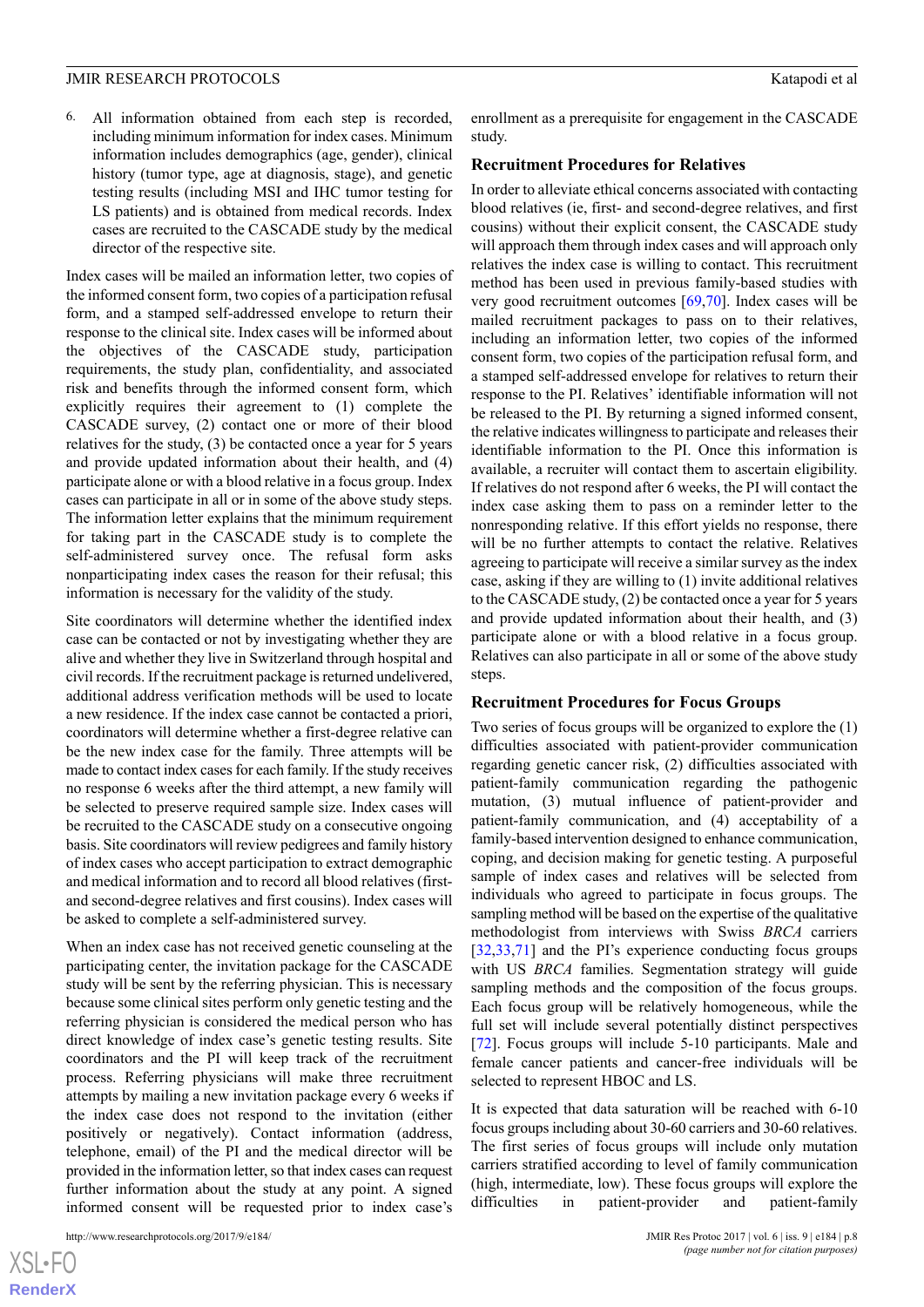communication, and the interrelatedness of these two types of communication. The second series of focus groups will include carriers and relatives and will explore the acceptability of an intervention designed to facilitate communication of test results among family members, helpful coping mechanisms, and decision making for genetic testing. Two sampling methods are envisioned. One method involves several members of the same family who can be invited together; the other involves 3-4 family pairs consisting of one carrier and one relative, which will be homogeneous in terms of gender, health status, etc. The sampling method of the second series of focus groups will be informed by responses to the CASCADE survey and findings from the first series of focus groups.

#### **Data Collection and Data Management**

The CASCADE survey will be developed in English, translated into three languages (German, French, and Italian), and back-translated into English by professional translators, except for scales with validated versions in these languages (eg, 12-Item Short Form Health Survey [SF-12]). Discrepancies will be resolved by the PI with the collaboration of the translators and the co-investigators. Index cases and relatives will be given the choice to complete the CASCADE survey either as paper/pencil or using an online platform. The content of the paper/pencil and online survey are identical. Participants who choose to complete the survey online will receive an access code and will be instructed how to log into a secure Web platform. If a survey is missing important information (eg, number of relatives the index case is willing to contact), research personnel will contact participants to ascertain it.

No identifying information, such as name and address, is collected with paper/pencil or online surveys. Each index case is given a code; for example, G001-IC stands for an index case selected from the Geneva clinic with the family study code 001. Relatives recruited from this index case will be coded G001-R1, G001-R2, etc, to establish the link between family members. This code will be used for surveys, consent forms, refusal forms, and correspondence letters to match participants to the correct family unit and maintain the study's internal validity. The PI and coordinators will keep logs with these codes. The coding key will be kept in a password-protected computer file and will be available to the PI, members of the Swiss Cancer Genetic Predisposition Cascade Screening Consortium, and key personnel. The code will be broken only to avert an immediate risk to the health of the person, in cases of withdrawal from the study, or when there is a legal basis.

All study data will be collected and stored in a secure database and handled by the data management team from the Clinical Trials Unit, University Hospital, Basel (CTU Basel). The online survey will be implemented using LimeSurvey, installed on a separate server, and exclusively used for the study. Lime Survey is an established app to perform online surveys. The system (server and data) is integrated in a regular backup process. Data

transfer from and to the Web-based survey system are encrypted using secure sockets layer/transport layer security (SSL/TLS). The secure database will be used for data collection and to track returned surveys. Data entered for paper/pencil surveys will be double-checked for accuracy. The usability of the paper/pencil or online survey will be assessed based on number of individuals who choose either mode, percent of missing data, etc. Many items are parts of multi-item scales and are anticipated to correlate with each other. The reliability of these scales will be tested using principal component analyses and Cronbach alpha coefficients. Scales with alpha≥.71 will be used. On completion of approximately 30 surveys, scale psychometrics will be examined. For any given scale that shows less than required psychometric properties (ie, Cronbach alpha<.71 and factor analysis indicates item loadings <10% compared to item loadings in the original scale), a revision of the translated scale will be undertaken. This will allow comparisons of scale reliability based on delivery mode and will establish whether the survey can be administered interchangeably.

Health-related and personal data collected for the CASCADE study are confidential; coding will safeguard participants' confidentiality. All study documents will be archived in the PI's office. Site-related documents will be archived at the office of each medical director. Administrative data are accessible only by authorized personnel and data managers from CTU Basel. Direct access to documents will be permitted for monitoring, audits, or inspections. Ethics committee members, members of the Swiss Cancer Genetic Predisposition Cascade Screening Consortium, the statistician, and key personnel will have access to project plan, dataset, statistical code, etc, during and after the study (publication, dissemination). Paper/pencil surveys will be stored in a separate research office in the PI's building for 5 years and then destroyed by shredding. Once all data have been collected, the complete dataset and survey setup will be exported by CTU Basel and transferred to the PI and the statistician via a secure channel. The survey system (including database) will be purged after the end of the study. The PI will archive the electronic data for a minimum of 10 years.

#### **Outcomes**

[Table 2](#page-9-0) [[73-](#page-14-12)[89\]](#page-15-0) describes primary outcomes for index cases and relatives and the scales used to assess them. The feasibility of establishing a family-based registry will be assessed using the number of mutation-harboring families associated with HBOC and LS from each clinical site, the number of relatives identified from pedigrees and family history, index cases' response rate to the CASCADE survey, the number of relatives each index case is willing to invite, relatives' response rate to the CASCADE survey, and the willingness of index cases and relatives to be contacted once a year for 5 years. Additional outcomes include assessing acceptance rates of paper/pencil and online platform and quality of data (eg, percent missing values).

 $XS$ -FO **[RenderX](http://www.renderx.com/)**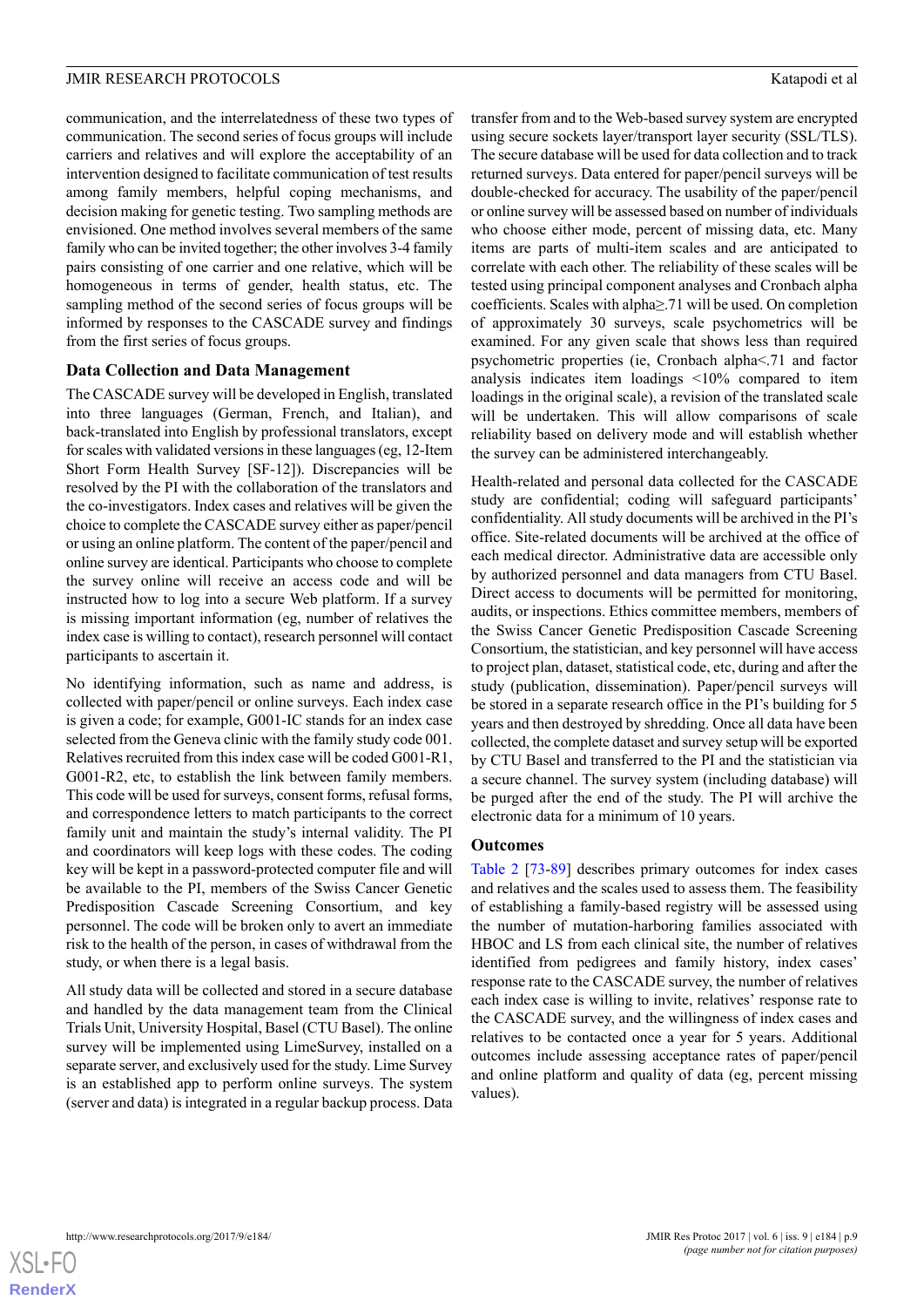<span id="page-9-0"></span>**Table 2.** Scales used in the CASCADE survey.

| Concepts                            | Scale                                                                                                                                                                                                         | Index case | Relatives  |
|-------------------------------------|---------------------------------------------------------------------------------------------------------------------------------------------------------------------------------------------------------------|------------|------------|
| Demographics                        | Age, gender, education, employment status (previously used) [73]                                                                                                                                              | $\sqrt{}$  | $\sqrt{ }$ |
| <b>Health history</b>               |                                                                                                                                                                                                               |            |            |
| Comorbidities                       | Chronic conditions associated with mobility, cardiovascular disease, diabetes,<br>anxiety, depression<br>Self-reported list (yes/no) (previously used) [73]                                                   | $\sqrt{}$  | $\sqrt{ }$ |
| Reproductive history (females)      | Risk factors associated with the Gail model [74,75]<br>Self-reported                                                                                                                                          | $\sqrt{}$  | $\sqrt{}$  |
| Alcohol, tobacco, physical activity | Self-reported (previously used) [76]                                                                                                                                                                          | $\sqrt{}$  |            |
| Cancer-related                      |                                                                                                                                                                                                               |            |            |
| Cancer diagnoses                    | Type of cancer, age of onset<br>Self-reported list (previously used) [73]                                                                                                                                     | $\sqrt{}$  | $\sqrt{}$  |
| Surgery                             | Surgeries associated with HBOC & LS<br>Prophylactic surgeries<br>Self-reported (previously used) [29]                                                                                                         | $\sqrt{}$  |            |
| Surveillance behaviors              | Surveillance for cancers associated with HBOC & LS<br>Surveillance for common cancers<br>Investigating tool developed per the American Society of Clinical Oncology<br>guidelines [77] (previously used) [73] | $\sqrt{}$  | $\sqrt{}$  |
|                                     | Barriers & facilitators (previously used) [73]<br>Coordination of medical care (multiple choices)<br>High out-of-pocket costs (yes/no)                                                                        | $\sqrt{}$  | $\sqrt{ }$ |
| Family history                      | Family history in 1st and 2nd degree relatives $\&$ 1st cousins – type of cancer,<br>age of onset (previously used) [73]                                                                                      | $\sqrt{}$  | $\sqrt{ }$ |
| Psychosocial needs                  |                                                                                                                                                                                                               |            |            |
| Fear of cancer recurrence           | Concerns About Recurrence Scale [78]<br>4 items, 7-point Likert scale                                                                                                                                         | $\sqrt{}$  | $\sqrt{}$  |
| Perceived cancer risk               | Perceived Risk for Developing Cancer [79]<br>1 item, 10 points with verbal anchors                                                                                                                            | $\sqrt{}$  | $\sqrt{}$  |
| Decisional conflict                 | Decisional Conflict associated with genetic testing [80]<br>16 items, 7-point Likert scale                                                                                                                    |            | $\sqrt{ }$ |
| Decisional regret                   | Decisional Regret associated with genetic testing [81]<br>5 items, 7-point Likert scale                                                                                                                       | $\sqrt{}$  |            |
| Coping with stressful events        | Brief Cope [82]<br>25 items, 7-point Likert scale                                                                                                                                                             | $\sqrt{}$  | $\sqrt{}$  |
| Self-efficacy                       | Self-efficacy dealing with cancer [83]<br>14 items, 7-point Likert scale                                                                                                                                      | $\sqrt{}$  | $\sqrt{}$  |
|                                     | Self-efficacy – use genetic services (counseling $&$ testing) [83]<br>1 item, 7-point Likert scale                                                                                                            |            |            |
| Knowledge                           | Breast & Ovarian Cancer Risk Factor Knowledge Index [84,85]<br>17 items (True, False, Don't Know)                                                                                                             | $\sqrt{}$  | $\sqrt{}$  |
|                                     | Knowledge of Breast Cancer Genetics Scale [70]<br>12 items (True, False, Don't Know)                                                                                                                          | $\sqrt{}$  |            |
|                                     | LS Risk Factors & Inheritance<br>Investigator developed<br>19 items (True, False, Don't Know)                                                                                                                 | $\sqrt{}$  | $\sqrt{ }$ |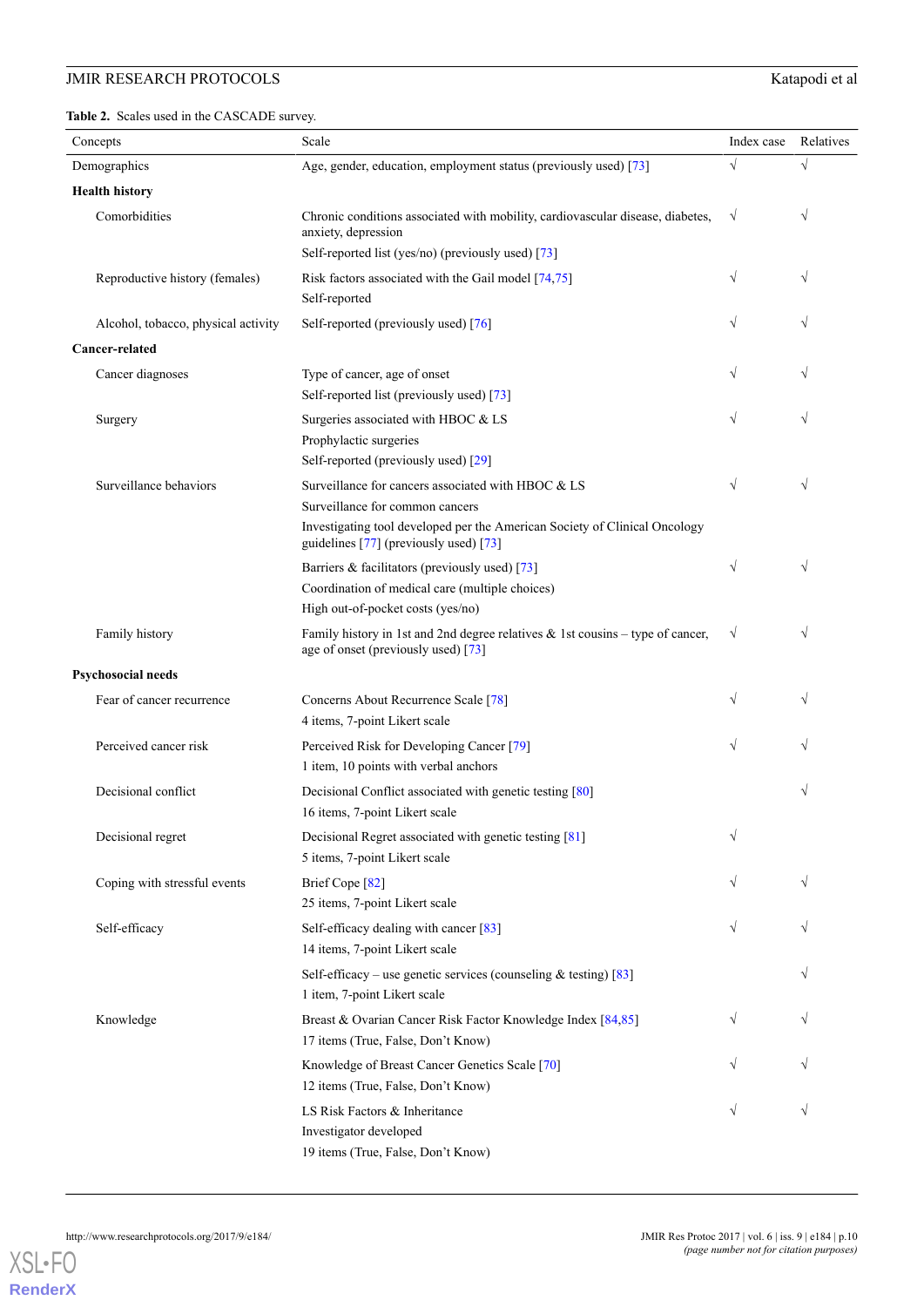| Concepts                | Scale                                                                                                                 | Index case | Relatives |
|-------------------------|-----------------------------------------------------------------------------------------------------------------------|------------|-----------|
| Communication           |                                                                                                                       |            |           |
| Physician               | Need for physician communication about mutation<br>Investigator developed<br>10 items, 7-point Likert scale           | $\sqrt{}$  |           |
| Family                  | Mutuality & Interpersonal Sensitivity [86]<br>15 items, 7-point Likert scale                                          | $\sqrt{}$  | $\sqrt{}$ |
|                         | Family Support in Illness [73,87]<br>10 items, 7-point Likert scale                                                   | $\sqrt{}$  | V         |
|                         | Communication with children & relatives about mutation<br>(previously used) [29]<br>17 items (multiple choice)        | V          |           |
| <b>Genetic services</b> |                                                                                                                       |            |           |
| Genetic services        | Barriers & facilitators (previously used) $[29,88]$<br>11 items, 7-point Likert scale &<br>22 items (multiple choice) | $\sqrt{}$  | V         |
| Genetic testing         | Had genetic testing (yes/no)<br>Self-reported                                                                         | $\sqrt{}$  | $\sqrt{}$ |
| Referral                | Source $\&$ involvement (previously used) [29]<br>16 items (multiple choice)                                          | V          |           |
| Quality of Life         | SF-12 <sup>[89]</sup><br>Physical component & Mental component                                                        | $\sqrt{}$  | V         |

#### **Data Analyses**

Selection bias will be minimized by random selection of mutation-harboring families in each clinical site from three linguistic regions of Switzerland. Stratification will ensure selection of an equal proportion of index cases from clinical sites that offer genetic services for both syndromes. The study will try to recruit all index cases from clinical sites including fewer than 100 mutation-harboring HBOC/LS families to ensure a representative sample.

All statistical analyses will be conducted in licensed software packages, including Microsoft Excel, SPSS (IBM), and R. For all statistical tests, significance will be set at two-sided alpha=.05. Data values will be examined for legality (within appropriate range) using histograms and box plots and corrected when possible. Descriptive analyses will include calculating means, standard deviations, frequencies, and percentages of variables and participant descriptors. Bivariate analyses (Pearson correlations, chi-square test for differences in proportions, and *t* test for differences in means) will assess associations between demographics and clinical characteristics. Regression analyses will incorporate generalized estimating equations for pairing index cases with their relatives and explore to what extent predictors are in direct, mediating, or moderating relationship to an outcome.

The following comparisons will take place: between index cases and relatives, between HBOC and LS, between men and women, cancer patients versus cancer-free individuals, participants with children versus those with no children, between different age groups and different cancer diagnoses. Data from participants

from the planned analyses are not foreseen. The study statistician will review and approve any deviations from the original statistical plan if necessary. Narrative data from focus groups will be recorded and transcribed verbatim to allow data management and content examination. Thematic analyses to inductively classify data in

concepts and categories, as these emerge through an interpretive process, will be carried out under the guidance of the qualitative methodologist [\[90](#page-15-16)]. Focus group participants will be shown a prototype of a family-based intervention as a PowerPoint presentation. Then they will be asked if they like the intervention, if they find it useful, and how it can be improved. Acceptability of the intervention will be assessed with a short survey using 7-point Likert-type items (1=Low to 7=High) asking overall satisfaction with the content, format and appearance of the program, and whether it can help with family communication, coping, and decision making. The survey assesses six acceptability items: ease of use, clarity, appropriate length, appropriate level of detail, able to hold interest, and satisfaction.

who withdraw will be kept in the study to ensure the internal validity of the study. Missing data from multi-item scales will be addressed with multiple imputations using R software if they exceed 5% of observations and if they are less than 25% for each specific scale. Scale reliability will be assessed with Cronbach alpha and principle component analyses. Deviations

#### *Results*

This study is currently recruiting participants.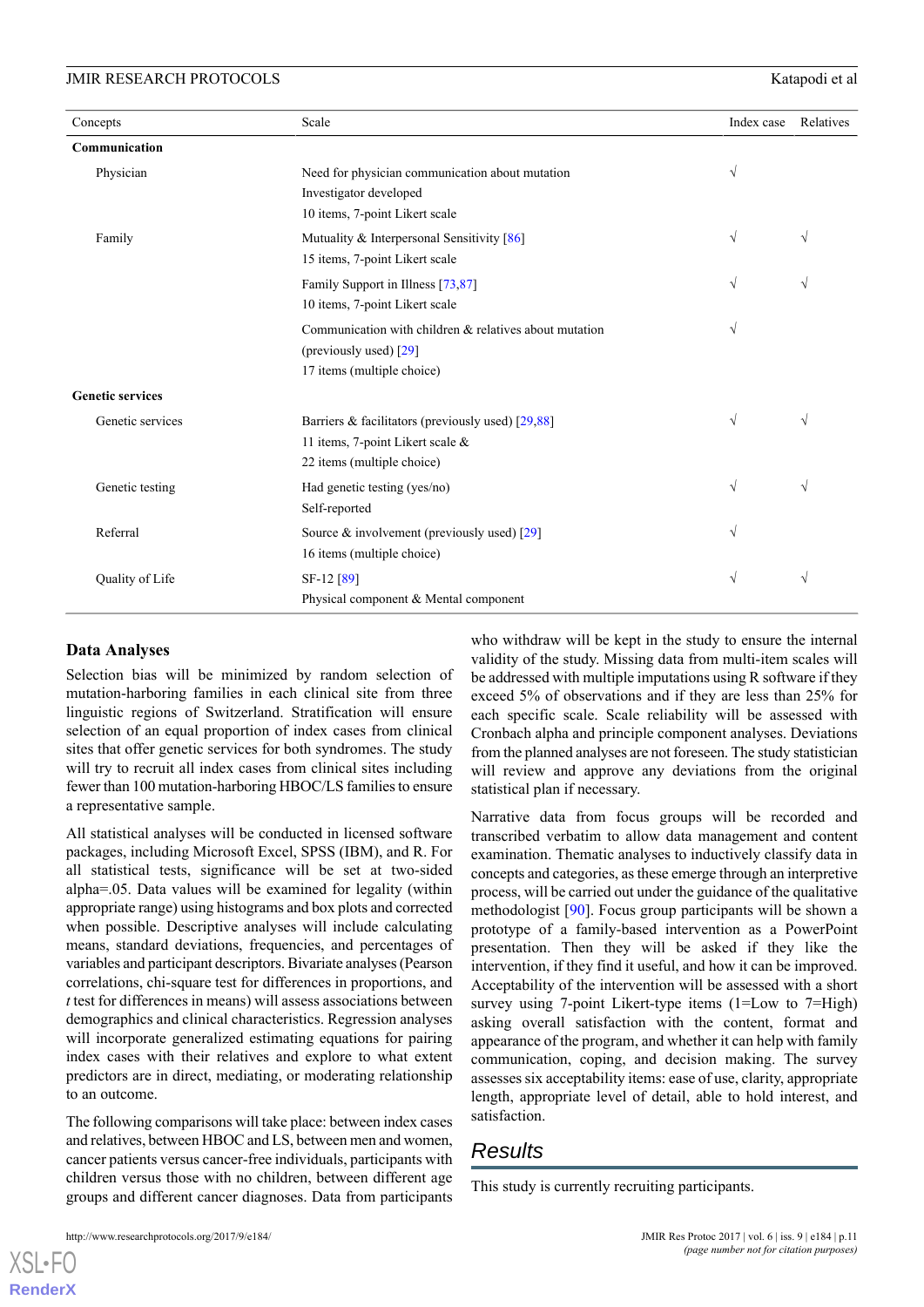## *Discussion*

#### **Principal Considerations**

Cancer predisposition cascade genetic screening combines personalized medicine and public health. Once a mutation carrier for HBOC or Lynch syndrome is identified, evidence-based interventions are available that can reduce the risk of adverse health outcomes in entire cohorts of relatives [\[91](#page-15-17)]. This approach is cost-effective for Tier 1 genetic conditions, leading to reduced medical and insurance coverage costs (eg, treatment and hospitalization expenses) [[92-](#page-15-18)[94\]](#page-15-19). Cascade screening for FH applied in the Netherlands identified thousands of mutation carriers for the disorder and has been subsidized by the Dutch government since 2015 [\[95](#page-15-20),[96\]](#page-15-21). Similar programs for FH have also been implemented in Scotland and Wales [[97,](#page-16-0)[98](#page-16-1)].

Availability of genetic testing created an increasing demand for coordination of health care services and risk communication among index cases and relatives. Knowledge of hereditary risk can serve as an information tool to reduce cancer morbidity and mortality. This necessitates the establishment of family-based registries that systematically record genetic information. Currently, this information is fragmented and dispersed across Swiss clinical sites. The establishment of high-risk clinics would allow synergistic approaches in cancer surveillance and medical care offered to these families. Effective data sharing and dissemination across disciplines is mandatory for increasing the impact of genetic screening, ensure resource allocation, and facilitate health care policy and decision making.

#### **Conclusion**

CASCADE study will promote multidisciplinary research in public health genetics at the cutting edge of medicine with strong translational application. This has significant potential to enhance the development of high-quality comprehensive support systems to improve use of cancer genetic services and facilitate patient involvement in health care decisions. The long-term outcome of this program is the development and implementation of new models for systematic surveillance and detection of individuals at risk for hereditary cancer in Switzerland. Immediate outcomes are the assessment of current use of cancer genetic services and evaluation of the public health impact of HBOC and LS. The CASCADE study will document the needs of mutation-harboring families, including barriers and facilitators to accessing cancer genetic services, and will promote use of family history for genetic risk assessment. The study will also provide information for the acceptability of an intervention that will potentially increase genetic literacy, expand understanding of health care technologies, and reduce HBOC- and LS-related morbidity and mortality in Switzerland.

#### **Acknowledgments**

Funding for this study was provided by the University of Basel, Forschungsfonds in March 2016 to MK.

#### <span id="page-11-0"></span>**Conflicts of Interest**

None declared.

#### <span id="page-11-1"></span>**References**

- <span id="page-11-2"></span>1. Ferlay J, Soerjomataram I, Dikshit R, Eser S, Mathers C, Rebelo M, et al. Cancer incidence and mortality worldwide: sources, methods and major patterns in GLOBOCAN 2012. Int J Cancer 2015 Mar 01;136(5):E359-E386 [[FREE Full text](http://dx.doi.org/10.1002/ijc.29210)] [doi: [10.1002/ijc.29210\]](http://dx.doi.org/10.1002/ijc.29210) [Medline: [25220842](http://www.ncbi.nlm.nih.gov/entrez/query.fcgi?cmd=Retrieve&db=PubMed&list_uids=25220842&dopt=Abstract)]
- <span id="page-11-3"></span>2. Allemani C, Weir HK, Carreira H, Harewood R, Spika D, Wang X, et al. Global surveillance of cancer survival 1995-2009: analysis of individual data for 25,676,887 patients from 279 population-based registries in 67 countries (CONCORD-2). Lancet 2015 Mar 14;385(9972):977-1010 [\[FREE Full text\]](http://linkinghub.elsevier.com/retrieve/pii/S0140-6736(14)62038-9) [doi: [10.1016/S0140-6736\(14\)62038-9](http://dx.doi.org/10.1016/S0140-6736(14)62038-9)] [Medline: [25467588\]](http://www.ncbi.nlm.nih.gov/entrez/query.fcgi?cmd=Retrieve&db=PubMed&list_uids=25467588&dopt=Abstract)
- <span id="page-11-4"></span>3. Antoniou A, Pharoah PDP, Narod S, Risch HA, Eyfjord JE, Hopper JL, et al. Average risks of breast and ovarian cancer associated with BRCA1 or BRCA2 mutations detected in case Series unselected for family history: a combined analysis of 22 studies. Am J Hum Genet 2003 May;72(5):1117-1130 [[FREE Full text\]](https://linkinghub.elsevier.com/retrieve/pii/S0002-9297(07)60640-5) [doi: [10.1086/375033](http://dx.doi.org/10.1086/375033)] [Medline: [12677558](http://www.ncbi.nlm.nih.gov/entrez/query.fcgi?cmd=Retrieve&db=PubMed&list_uids=12677558&dopt=Abstract)]
- 4. Walsh T, Casadei S, Lee MK, Pennil CC, Nord AS, Thornton AM, et al. Mutations in 12 genes for inherited ovarian, fallopian tube, and peritoneal carcinoma identified by massively parallel sequencing. Proc Natl Acad Sci U S A 2011 Nov 01;108(44):18032-18037 [[FREE Full text](http://www.pnas.org/cgi/pmidlookup?view=long&pmid=22006311)] [doi: [10.1073/pnas.1115052108\]](http://dx.doi.org/10.1073/pnas.1115052108) [Medline: [22006311](http://www.ncbi.nlm.nih.gov/entrez/query.fcgi?cmd=Retrieve&db=PubMed&list_uids=22006311&dopt=Abstract)]
- <span id="page-11-6"></span><span id="page-11-5"></span>5. Couch FJ, Nathanson KL, Offit K. Two decades after BRCA: setting paradigms in personalized cancer care and prevention. Science 2014 Mar 28;343(6178):1466-1470 [\[FREE Full text\]](http://europepmc.org/abstract/MED/24675953) [doi: [10.1126/science.1251827\]](http://dx.doi.org/10.1126/science.1251827) [Medline: [24675953](http://www.ncbi.nlm.nih.gov/entrez/query.fcgi?cmd=Retrieve&db=PubMed&list_uids=24675953&dopt=Abstract)]
- <span id="page-11-7"></span>6. Mavaddat N, Peock S, Frost D, Ellis S, Platte R, Fineberg E, EMBRACE. Cancer risks for BRCA1 and BRCA2 mutation carriers: results from prospective analysis of EMBRACE. J Natl Cancer Inst 2013 Jun 05;105(11):812-822. [doi: [10.1093/jnci/djt095](http://dx.doi.org/10.1093/jnci/djt095)] [Medline: [23628597\]](http://www.ncbi.nlm.nih.gov/entrez/query.fcgi?cmd=Retrieve&db=PubMed&list_uids=23628597&dopt=Abstract)
- 7. NCI SEER Data, 1973-2014, 1973-2014. 2017 May 17. URL:<https://seer.cancer.gov/data/> [accessed 2017-05-17] [\[WebCite](http://www.webcitation.org/6qWVjc3lK) [Cache ID 6qWVjc3lK\]](http://www.webcitation.org/6qWVjc3lK)
- 8. Balmaña J, Díez O, Rubio IT, Cardoso F, ESMO Guidelines Working Group. BRCA in breast cancer: ESMO Clinical Practice Guidelines. Ann Oncol 2011 Sep;22 Suppl 6:vi31-vi34. [doi: [10.1093/annonc/mdr373](http://dx.doi.org/10.1093/annonc/mdr373)] [Medline: [21908500](http://www.ncbi.nlm.nih.gov/entrez/query.fcgi?cmd=Retrieve&db=PubMed&list_uids=21908500&dopt=Abstract)]
- 9. Christinat A, Pagani O. Practical aspects of genetic counseling in breast cancer: lights and shadows. Breast 2013 Aug;22(4):375-382. [doi: [10.1016/j.breast.2013.04.006\]](http://dx.doi.org/10.1016/j.breast.2013.04.006) [Medline: [23673076](http://www.ncbi.nlm.nih.gov/entrez/query.fcgi?cmd=Retrieve&db=PubMed&list_uids=23673076&dopt=Abstract)]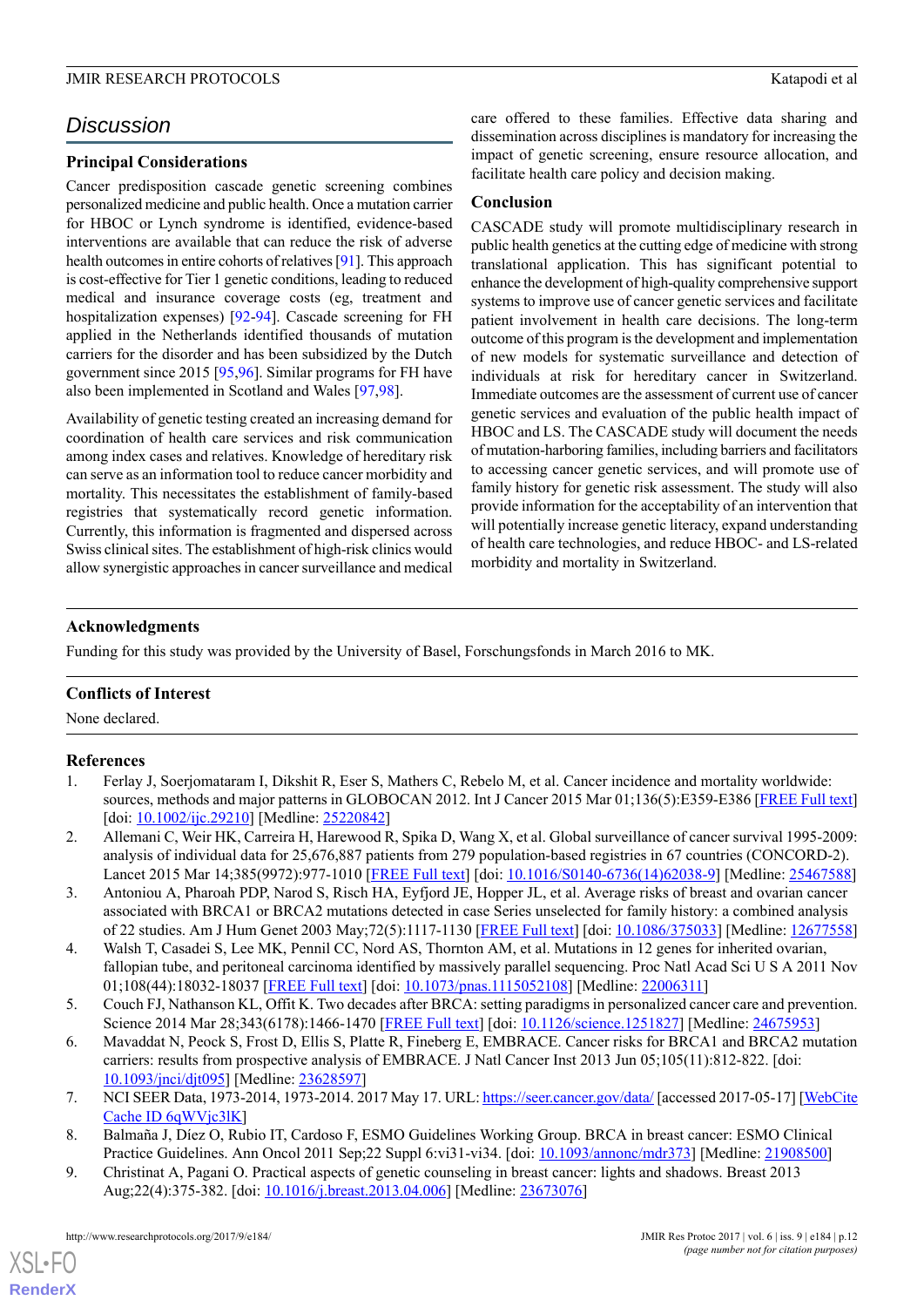- <span id="page-12-0"></span>10. Anglian Breast Cancer Study Group. Prevalence and penetrance of BRCA1 and BRCA2 mutations in a population-based series of breast cancer cases. Br J Cancer 2000 Nov;83(10):1301-1308 [\[FREE Full text\]](http://dx.doi.org/10.1054/bjoc.2000.1407) [doi: [10.1054/bjoc.2000.1407\]](http://dx.doi.org/10.1054/bjoc.2000.1407) [Medline: [11044354](http://www.ncbi.nlm.nih.gov/entrez/query.fcgi?cmd=Retrieve&db=PubMed&list_uids=11044354&dopt=Abstract)]
- 11. King M, Marks JH, Mandell JB, New York Breast Cancer Study Group. Breast and ovarian cancer risks due to inherited mutations in BRCA1 and BRCA2. Science 2003 Oct 24;302(5645):643-646 [\[FREE Full text](http://www.sciencemag.org/cgi/pmidlookup?view=long&pmid=14576434)] [doi: [10.1126/science.1088759\]](http://dx.doi.org/10.1126/science.1088759) [Medline: [14576434](http://www.ncbi.nlm.nih.gov/entrez/query.fcgi?cmd=Retrieve&db=PubMed&list_uids=14576434&dopt=Abstract)]
- <span id="page-12-1"></span>12. Whittemore AS, Gong G, John EM, McGuire V, Li FP, Ostrow KL, et al. Prevalence of BRCA1 mutation carriers among U.S. non-Hispanic Whites. Cancer Epidemiol Biomarkers Prev 2004 Dec;13(12):2078-2083 [\[FREE Full text\]](http://cebp.aacrjournals.org/cgi/pmidlookup?view=long&pmid=15598764) [Medline: [15598764](http://www.ncbi.nlm.nih.gov/entrez/query.fcgi?cmd=Retrieve&db=PubMed&list_uids=15598764&dopt=Abstract)]
- <span id="page-12-3"></span><span id="page-12-2"></span>13. Bouchardy C, Lorez M, Arndt V. Schweizer Krebsbulletin; 35 (Auflage 4200). 2015 Jun 15. Effects of age and stage on breast cancer survival in Switzerland URL: <http://www.zora.uzh.ch/id/eprint/117137/> [accessed 2017-08-31] [\[WebCite](http://www.webcitation.org/6t8UQ5sTX) [Cache ID 6t8UQ5sTX](http://www.webcitation.org/6t8UQ5sTX)]
- <span id="page-12-4"></span>14. Schoumacher F, Glaus A, Mueller H, Eppenberger U, Bolliger B, Senn HJ. BRCA1/2 mutations in Swiss patients with familial or early-onset breast and ovarian cancer. Swiss Med Wkly 2001 Apr 21;131(15-16):223-226. [Medline: [11400546](http://www.ncbi.nlm.nih.gov/entrez/query.fcgi?cmd=Retrieve&db=PubMed&list_uids=11400546&dopt=Abstract)]
- <span id="page-12-5"></span>15. Giardiello FM, Allen JI, Axilbund JE, Boland CR, Burke CA, Burt RW, et al. Guidelines on genetic evaluation and management of Lynch syndrome: a consensus statement by the US Multi-society Task Force on colorectal cancer. Am J Gastroenterol 2014 Aug;109(8):1159-1179. [doi: [10.1038/ajg.2014.186\]](http://dx.doi.org/10.1038/ajg.2014.186) [Medline: [25070057\]](http://www.ncbi.nlm.nih.gov/entrez/query.fcgi?cmd=Retrieve&db=PubMed&list_uids=25070057&dopt=Abstract)
- <span id="page-12-6"></span>16. Bonis P, Trikalinos T, Chung M, Chew P, Ip S, DeVine D, et al. Hereditary nonpolyposis colorectal cancer: diagnostic strategies and their implications. Evid Rep Technol Assess (Full Rep) 2007 May(150):1-180. [Medline: [17764220](http://www.ncbi.nlm.nih.gov/entrez/query.fcgi?cmd=Retrieve&db=PubMed&list_uids=17764220&dopt=Abstract)]
- <span id="page-12-7"></span>17. Bellcross CA, Bedrosian SR, Daniels E, Duquette D, Hampel H, Jasperson K, et al. Implementing screening for Lynch syndrome among patients with newly diagnosed colorectal cancer: summary of a public health/clinical collaborative meeting. Genet Med 2012 Jan;14(1):152-162 [[FREE Full text](http://europepmc.org/abstract/MED/22237445)] [doi: [10.1038/gim.0b013e31823375ea](http://dx.doi.org/10.1038/gim.0b013e31823375ea)] [Medline: [22237445\]](http://www.ncbi.nlm.nih.gov/entrez/query.fcgi?cmd=Retrieve&db=PubMed&list_uids=22237445&dopt=Abstract)
- <span id="page-12-8"></span>18. Syngal S, Brand RE, Church JM, Giardiello FM, Hampel HL, Burt RW, et al. ACG clinical guideline: Genetic testing and management of hereditary gastrointestinal cancer syndromes. Am J Gastroenterol 2015 Feb;110(2):223-262; quiz 263 [[FREE Full text](http://europepmc.org/abstract/MED/25645574)] [doi: [10.1038/ajg.2014.435](http://dx.doi.org/10.1038/ajg.2014.435)] [Medline: [25645574\]](http://www.ncbi.nlm.nih.gov/entrez/query.fcgi?cmd=Retrieve&db=PubMed&list_uids=25645574&dopt=Abstract)
- <span id="page-12-10"></span><span id="page-12-9"></span>19. US Preventive Services Task Force, Bibbins-Domingo K, Grossman DC, Curry SJ, Davidson KW, Epling JW, et al. Screening for Colorectal Cancer: US Preventive Services Task Force Recommendation Statement. JAMA 2016 Jun 21;315(23):2564-2575. [doi: [10.1001/jama.2016.5989](http://dx.doi.org/10.1001/jama.2016.5989)] [Medline: [27304597\]](http://www.ncbi.nlm.nih.gov/entrez/query.fcgi?cmd=Retrieve&db=PubMed&list_uids=27304597&dopt=Abstract)
- <span id="page-12-11"></span>20. Kladny J, Lubinski J. Lynch syndrome (HNPCC). Hered Cancer Clin Pract 2008 Jun 15;6(2):99-102 [[FREE Full text](http://europepmc.org/abstract/MED/19804605)] [doi: [10.1186/1897-4287-6-2-99\]](http://dx.doi.org/10.1186/1897-4287-6-2-99) [Medline: [19804605](http://www.ncbi.nlm.nih.gov/entrez/query.fcgi?cmd=Retrieve&db=PubMed&list_uids=19804605&dopt=Abstract)]
- <span id="page-12-12"></span>21. Lynch HT, Snyder CL, Shaw TG, Heinen CD, Hitchins MP. Milestones of Lynch syndrome: 1895-2015. Nat Rev Cancer 2015 Dec;15(3):181-194. [doi: [10.1038/nrc3878](http://dx.doi.org/10.1038/nrc3878)] [Medline: [25673086\]](http://www.ncbi.nlm.nih.gov/entrez/query.fcgi?cmd=Retrieve&db=PubMed&list_uids=25673086&dopt=Abstract)
- 22. Umar A, Boland CR, Terdiman JP, Syngal S, de LCA, Rüschoff J, et al. Revised Bethesda Guidelines for hereditary nonpolyposis colorectal cancer (Lynch syndrome) and microsatellite instability. J Natl Cancer Inst 2004 Feb 18;96(4):261-268 [[FREE Full text](http://europepmc.org/abstract/MED/14970275)] [Medline: [14970275](http://www.ncbi.nlm.nih.gov/entrez/query.fcgi?cmd=Retrieve&db=PubMed&list_uids=14970275&dopt=Abstract)]
- <span id="page-12-14"></span><span id="page-12-13"></span>23. Palomaki GE, McClain MR, Melillo S, Hampel HL, Thibodeau SN. EGAPP supplementary evidence review: DNA testing strategies aimed at reducing morbidity and mortality from Lynch syndrome. Genet Med 2009 Jan;11(1):42-65 [[FREE Full](http://europepmc.org/abstract/MED/19125127) [text\]](http://europepmc.org/abstract/MED/19125127) [doi: [10.1097/GIM.0b013e31818fa2db](http://dx.doi.org/10.1097/GIM.0b013e31818fa2db)] [Medline: [19125127\]](http://www.ncbi.nlm.nih.gov/entrez/query.fcgi?cmd=Retrieve&db=PubMed&list_uids=19125127&dopt=Abstract)
- <span id="page-12-15"></span>24. Chen S, Wang W, Lee S, Nafa K, Lee J, Romans K, Colon Cancer Family Registry. Prediction of germline mutations and cancer risk in the Lynch syndrome. JAMA 2006 Sep 27;296(12):1479-1487 [\[FREE Full text\]](http://europepmc.org/abstract/MED/17003396) [doi: [10.1001/jama.296.12.1479\]](http://dx.doi.org/10.1001/jama.296.12.1479) [Medline: [17003396](http://www.ncbi.nlm.nih.gov/entrez/query.fcgi?cmd=Retrieve&db=PubMed&list_uids=17003396&dopt=Abstract)]
- <span id="page-12-16"></span>25. Kalady MF, Heald B. Diagnostic Approach to Hereditary Colorectal Cancer Syndromes. Clin Colon Rectal Surg 2015 Dec;28(4):205-214 [[FREE Full text](http://europepmc.org/abstract/MED/26664327)] [doi: [10.1055/s-0035-1564432\]](http://dx.doi.org/10.1055/s-0035-1564432) [Medline: [26664327](http://www.ncbi.nlm.nih.gov/entrez/query.fcgi?cmd=Retrieve&db=PubMed&list_uids=26664327&dopt=Abstract)]
- <span id="page-12-17"></span>26. Lynch JA, Venne V, Berse B. Genetic tests to identify risk for breast cancer. Semin Oncol Nurs 2015 May;31(2):100-107 [[FREE Full text](http://europepmc.org/abstract/MED/25951739)] [doi: [10.1016/j.soncn.2015.02.007\]](http://dx.doi.org/10.1016/j.soncn.2015.02.007) [Medline: [25951739\]](http://www.ncbi.nlm.nih.gov/entrez/query.fcgi?cmd=Retrieve&db=PubMed&list_uids=25951739&dopt=Abstract)
- <span id="page-12-18"></span>27. Douma KFL, Meiser B, Kirk J, Mitchell G, Saunders C, Rahman B, et al. Health professionals' evaluation of delivering treatment-focused genetic testing to women newly diagnosed with breast cancer. Fam Cancer 2015 Jun;14(2):265-272. [doi: [10.1007/s10689-014-9770-z\]](http://dx.doi.org/10.1007/s10689-014-9770-z) [Medline: [25391616](http://www.ncbi.nlm.nih.gov/entrez/query.fcgi?cmd=Retrieve&db=PubMed&list_uids=25391616&dopt=Abstract)]
- <span id="page-12-19"></span>28. Clain E, Trosman JR, Douglas MP, Weldon CB, Phillips KA. Availability and payer coverage of BRCA1/2 tests and gene panels. Nat Biotechnol 2015 Sep;33(9):900-902 [\[FREE Full text\]](http://europepmc.org/abstract/MED/26348951) [doi: [10.1038/nbt.3322](http://dx.doi.org/10.1038/nbt.3322)] [Medline: [26348951](http://www.ncbi.nlm.nih.gov/entrez/query.fcgi?cmd=Retrieve&db=PubMed&list_uids=26348951&dopt=Abstract)]
- <span id="page-12-20"></span>29. Ayme A, Viassolo V, Rapiti E, Fioretta G, Schubert H, Bouchardy C, et al. Determinants of genetic counseling uptake and its impact on breast cancer outcome: a population-based study. Breast Cancer Res Treat 2014 Apr;144(2):379-389. [doi: [10.1007/s10549-014-2864-3\]](http://dx.doi.org/10.1007/s10549-014-2864-3) [Medline: [24519389](http://www.ncbi.nlm.nih.gov/entrez/query.fcgi?cmd=Retrieve&db=PubMed&list_uids=24519389&dopt=Abstract)]
- 30. Schmeler KM, Lynch HT, Chen L, Munsell MF, Soliman PT, Clark MB, et al. Prophylactic surgery to reduce the risk of gynecologic cancers in the Lynch syndrome. N Engl J Med 2006 Jan 19;354(3):261-269. [doi: [10.1056/NEJMoa052627](http://dx.doi.org/10.1056/NEJMoa052627)] [Medline: [16421367](http://www.ncbi.nlm.nih.gov/entrez/query.fcgi?cmd=Retrieve&db=PubMed&list_uids=16421367&dopt=Abstract)]
- 31. Le-Petross HT, Whitman GJ, Atchley DP, Yuan Y, Gutierrez-Barrera A, Hortobagyi GN, et al. Effectiveness of alternating mammography and magnetic resonance imaging for screening women with deleterious BRCA mutations at high risk of breast cancer. Cancer 2011 Sep 01;117(17):3900-3907 [[FREE Full text](http://dx.doi.org/10.1002/cncr.25971)] [doi: [10.1002/cncr.25971\]](http://dx.doi.org/10.1002/cncr.25971) [Medline: [21365619\]](http://www.ncbi.nlm.nih.gov/entrez/query.fcgi?cmd=Retrieve&db=PubMed&list_uids=21365619&dopt=Abstract)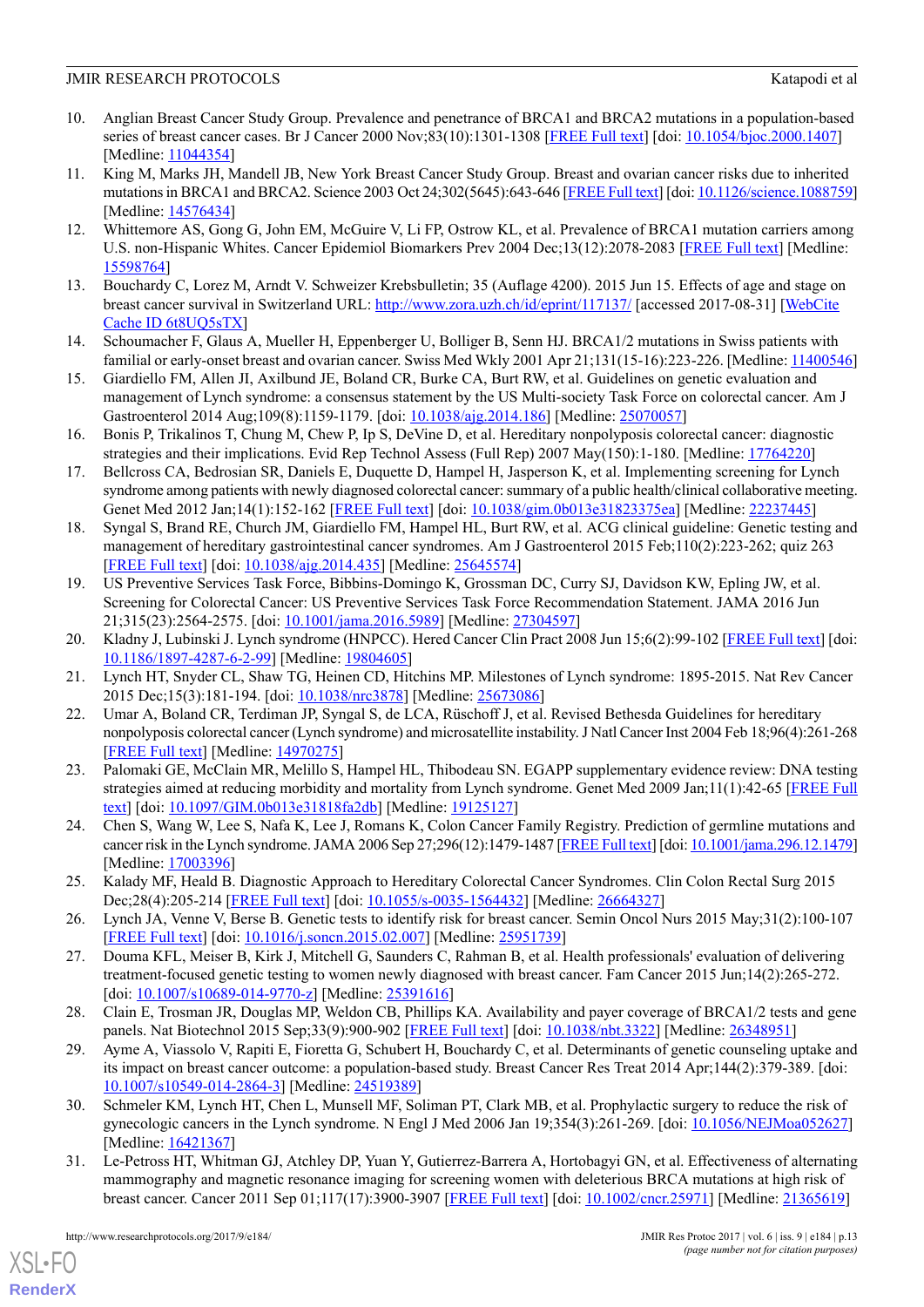- <span id="page-13-0"></span>32. Caiata-Zufferey M. Genetically at-risk status and individual agency. A qualitative study on asymptomatic women living with genetic risk of breast/ovarian cancer. Soc Sci Med 2015 May;132:141-148. [doi: [10.1016/j.socscimed.2015.03.037](http://dx.doi.org/10.1016/j.socscimed.2015.03.037)] [Medline: [25813728](http://www.ncbi.nlm.nih.gov/entrez/query.fcgi?cmd=Retrieve&db=PubMed&list_uids=25813728&dopt=Abstract)]
- <span id="page-13-9"></span>33. Caiata-Zufferey M, Pagani O, Cina V, Membrez V, Taborelli M, Unger S, et al. Challenges in managing genetic cancer risk: a long-term qualitative study of unaffected women carrying BRCA1/BRCA2 mutations. Genet Med 2015 Sep;17(9):726-732. [doi: [10.1038/gim.2014.183](http://dx.doi.org/10.1038/gim.2014.183)] [Medline: [25503500\]](http://www.ncbi.nlm.nih.gov/entrez/query.fcgi?cmd=Retrieve&db=PubMed&list_uids=25503500&dopt=Abstract)
- 34. Howell D, Hack TF, Oliver TK, Chulak T, Mayo S, Aubin M, et al. Models of care for post-treatment follow-up of adult cancer survivors: a systematic review and quality appraisal of the evidence. J Cancer Surviv 2012 Dec;6(4):359-371. [doi: [10.1007/s11764-012-0232-z\]](http://dx.doi.org/10.1007/s11764-012-0232-z) [Medline: [22777364](http://www.ncbi.nlm.nih.gov/entrez/query.fcgi?cmd=Retrieve&db=PubMed&list_uids=22777364&dopt=Abstract)]
- <span id="page-13-2"></span><span id="page-13-1"></span>35. IOM. Delivering High-Quality Cancer Care: Charting a New Course for a System in Crisis. Washington, DC: National Academies Press; 2013. URL: [http://www.nationalacademies.org/hmd/~/media/Files/Report%20Files/2013/](http://www.nationalacademies.org/hmd/~/media/Files/Report%20Files/2013/Quality-Cancer-Care/qualitycancercare_rb.pdf) [Quality-Cancer-Care/qualitycancercare\\_rb.pdf](http://www.nationalacademies.org/hmd/~/media/Files/Report%20Files/2013/Quality-Cancer-Care/qualitycancercare_rb.pdf) [accessed 2017-09-07] [[WebCite Cache ID 6tIx6khMe\]](http://www.webcitation.org/6tIx6khMe)
- <span id="page-13-3"></span>36. Blandy C, Chabal F, Stoppa-Lyonnet D, Julian-Reynier C. Testing participation in BRCA1/2-positive families: initiator role of index cases. Genet Test 2003;7(3):225-233. [doi: [10.1089/109065703322537241\]](http://dx.doi.org/10.1089/109065703322537241) [Medline: [14658447](http://www.ncbi.nlm.nih.gov/entrez/query.fcgi?cmd=Retrieve&db=PubMed&list_uids=14658447&dopt=Abstract)]
- <span id="page-13-4"></span>37. Suthers GK, Armstrong J, McCormack J, Trott D. Letting the family know: balancing ethics and effectiveness when notifying relatives about genetic testing for a familial disorder. J Med Genet 2006 Aug;43(8):665-670 [[FREE Full text\]](http://europepmc.org/abstract/MED/16371501) [doi: [10.1136/jmg.2005.039172\]](http://dx.doi.org/10.1136/jmg.2005.039172) [Medline: [16371501\]](http://www.ncbi.nlm.nih.gov/entrez/query.fcgi?cmd=Retrieve&db=PubMed&list_uids=16371501&dopt=Abstract)
- <span id="page-13-5"></span>38. Gurmankin AD, Domchek S, Stopfer J, Fels C, Armstrong K. Patients' resistance to risk information in genetic counseling for BRCA1/2. Arch Intern Med 2005 Mar 14;165(5):523-529. [doi: [10.1001/archinte.165.5.523\]](http://dx.doi.org/10.1001/archinte.165.5.523) [Medline: [15767527](http://www.ncbi.nlm.nih.gov/entrez/query.fcgi?cmd=Retrieve&db=PubMed&list_uids=15767527&dopt=Abstract)]
- <span id="page-13-6"></span>39. Tercyak KP, Demarco TA, Mars BD, Peshkin BN. Women's satisfaction with genetic counseling for hereditary breast-ovarian cancer: psychological aspects. Am J Med Genet A 2004 Nov 15;131(1):36-41 [[FREE Full text\]](http://europepmc.org/abstract/MED/15389697) [doi: [10.1002/ajmg.a.30317\]](http://dx.doi.org/10.1002/ajmg.a.30317) [Medline: [15389697](http://www.ncbi.nlm.nih.gov/entrez/query.fcgi?cmd=Retrieve&db=PubMed&list_uids=15389697&dopt=Abstract)]
- <span id="page-13-7"></span>40. Federal Act on Human Genetic Testing. URL: [https://www.admin.ch/opc/en/classified-compilation/20011087/201401010000/](https://www.admin.ch/opc/en/classified-compilation/20011087/201401010000/810.12.pdf) [810.12.pdf](https://www.admin.ch/opc/en/classified-compilation/20011087/201401010000/810.12.pdf) [accessed 2017-09-08] [[WebCite Cache ID 6tKaNEn3z\]](http://www.webcitation.org/6tKaNEn3z)
- 41. Dekker N, Hermens RPMG, Elwyn G, van DWT, Nagengast FM, van DP, et al. Improving calculation, interpretation and communication of familial colorectal cancer risk: protocol for a randomized controlled trial. Implement Sci 2010 Jan 28;5:6 [[FREE Full text](https://implementationscience.biomedcentral.com/articles/10.1186/1748-5908-5-6)] [doi: [10.1186/1748-5908-5-6](http://dx.doi.org/10.1186/1748-5908-5-6)] [Medline: [20181032](http://www.ncbi.nlm.nih.gov/entrez/query.fcgi?cmd=Retrieve&db=PubMed&list_uids=20181032&dopt=Abstract)]
- 42. Graves K, Wenzel L, Schwartz M, Luta G, Wileyto P, Narod S, et al. Randomized controlled trial of a psychosocial telephone counseling intervention in BRCA1 and BRCA2 mutation carriers. Cancer Epidemiol Biomarkers Prev 2010 Mar;19(3):648-654 [[FREE Full text](http://cebp.aacrjournals.org/cgi/pmidlookup?view=long&pmid=20200423)] [doi: [10.1158/1055-9965.EPI-09-0548\]](http://dx.doi.org/10.1158/1055-9965.EPI-09-0548) [Medline: [20200423](http://www.ncbi.nlm.nih.gov/entrez/query.fcgi?cmd=Retrieve&db=PubMed&list_uids=20200423&dopt=Abstract)]
- 43. Green MJ, Peterson SK, Baker MW, Harper GR, Friedman LC, Rubinstein WS, et al. Effect of a computer-based decision aid on knowledge, perceptions, and intentions about genetic testing for breast cancer susceptibility: a randomized controlled trial. JAMA 2004 Jul 28;292(4):442-452 [\[FREE Full text\]](http://europepmc.org/abstract/MED/15280342) [doi: [10.1001/jama.292.4.442](http://dx.doi.org/10.1001/jama.292.4.442)] [Medline: [15280342\]](http://www.ncbi.nlm.nih.gov/entrez/query.fcgi?cmd=Retrieve&db=PubMed&list_uids=15280342&dopt=Abstract)
- 44. Hooker GW, Leventhal K, DeMarco T, Peshkin BN, Finch C, Wahl E, et al. Longitudinal changes in patient distress following interactive decision aid use among BRCA1/2 carriers: a randomized trial. Med Decis Making 2011;31(3):412-421 [[FREE Full text](http://europepmc.org/abstract/MED/20876346)] [doi: [10.1177/0272989X10381283\]](http://dx.doi.org/10.1177/0272989X10381283) [Medline: [20876346](http://www.ncbi.nlm.nih.gov/entrez/query.fcgi?cmd=Retrieve&db=PubMed&list_uids=20876346&dopt=Abstract)]
- 45. Joseph G, Beattie MS, Lee R, Braithwaite D, Wilcox C, Metrikin M, et al. Pre-counseling Education for Low Literacy Women at Risk of Hereditary Breast and Ovarian Cancer (HBOC): Patient Experiences Using the Cancer Risk Education Intervention Tool (CREdIT). J Genet Counsel 2010 May 19;19(5):447-462. [doi: [10.1007/s10897-010-9303-3](http://dx.doi.org/10.1007/s10897-010-9303-3)]
- 46. Kaphingst KA, Persky S, McCall C, Lachance C, Loewenstein J, Beall AC, et al. Testing the effects of educational strategies on comprehension of a genomic concept using virtual reality technology. Patient Educ Couns 2009 Nov;77(2):224-230 [[FREE Full text](http://europepmc.org/abstract/MED/19409749)] [doi: [10.1016/j.pec.2009.03.029](http://dx.doi.org/10.1016/j.pec.2009.03.029)] [Medline: [19409749](http://www.ncbi.nlm.nih.gov/entrez/query.fcgi?cmd=Retrieve&db=PubMed&list_uids=19409749&dopt=Abstract)]
- 47. Kardashian A, Fehniger J, Creasman J, Cheung E, Beattie MS. A Pilot study of the Sharing Risk Information Tool (ShaRIT) for Families with Hereditary Breast and Ovarian Cancer Syndrome. Hered Cancer Clin Pract 2012 Apr 12;10(1):4 [\[FREE](https://hccpjournal.biomedcentral.com/articles/10.1186/1897-4287-10-4) [Full text](https://hccpjournal.biomedcentral.com/articles/10.1186/1897-4287-10-4)] [doi: [10.1186/1897-4287-10-4](http://dx.doi.org/10.1186/1897-4287-10-4)] [Medline: [22494806\]](http://www.ncbi.nlm.nih.gov/entrez/query.fcgi?cmd=Retrieve&db=PubMed&list_uids=22494806&dopt=Abstract)
- 48. Mancini J, Noguès C, Adenis C, Berthet P, Bonadona V, Chompret A, et al. Impact of an information booklet on satisfaction and decision-making about BRCA genetic testing. Eur J Cancer 2006 May;42(7):871-881. [doi: [10.1016/j.ejca.2005.10.029](http://dx.doi.org/10.1016/j.ejca.2005.10.029)] [Medline: [16563745](http://www.ncbi.nlm.nih.gov/entrez/query.fcgi?cmd=Retrieve&db=PubMed&list_uids=16563745&dopt=Abstract)]
- <span id="page-13-8"></span>49. Tiller K, Meiser B, Gaff C, Kirk J, Dudding T, Phillips K, et al. A randomized controlled trial of a decision aid for women at increased risk of ovarian cancer. Med Decis Making 2006;26(4):360-372. [doi: [10.1177/0272989X06290486\]](http://dx.doi.org/10.1177/0272989X06290486) [Medline: [16855125](http://www.ncbi.nlm.nih.gov/entrez/query.fcgi?cmd=Retrieve&db=PubMed&list_uids=16855125&dopt=Abstract)]
- 50. Wakefield CE, Meiser B, Homewood J, Peate M, Taylor A, Lobb E, AGenDA Collaborative Group. A randomized controlled trial of a decision aid for women considering genetic testing for breast and ovarian cancer risk. Breast Cancer Res Treat 2008 Jan;107(2):289-301. [doi: [10.1007/s10549-007-9539-2](http://dx.doi.org/10.1007/s10549-007-9539-2)] [Medline: [17333332](http://www.ncbi.nlm.nih.gov/entrez/query.fcgi?cmd=Retrieve&db=PubMed&list_uids=17333332&dopt=Abstract)]
- 51. Wang C, Gonzalez R, Milliron KJ, Strecher VJ, Merajver SD. Genetic counseling for BRCA1/2: a randomized controlled trial of two strategies to facilitate the education and counseling process. Am J Med Genet A 2005 Apr 01;134A(1):66-73. [doi: [10.1002/ajmg.a.30577\]](http://dx.doi.org/10.1002/ajmg.a.30577) [Medline: [15690408](http://www.ncbi.nlm.nih.gov/entrez/query.fcgi?cmd=Retrieve&db=PubMed&list_uids=15690408&dopt=Abstract)]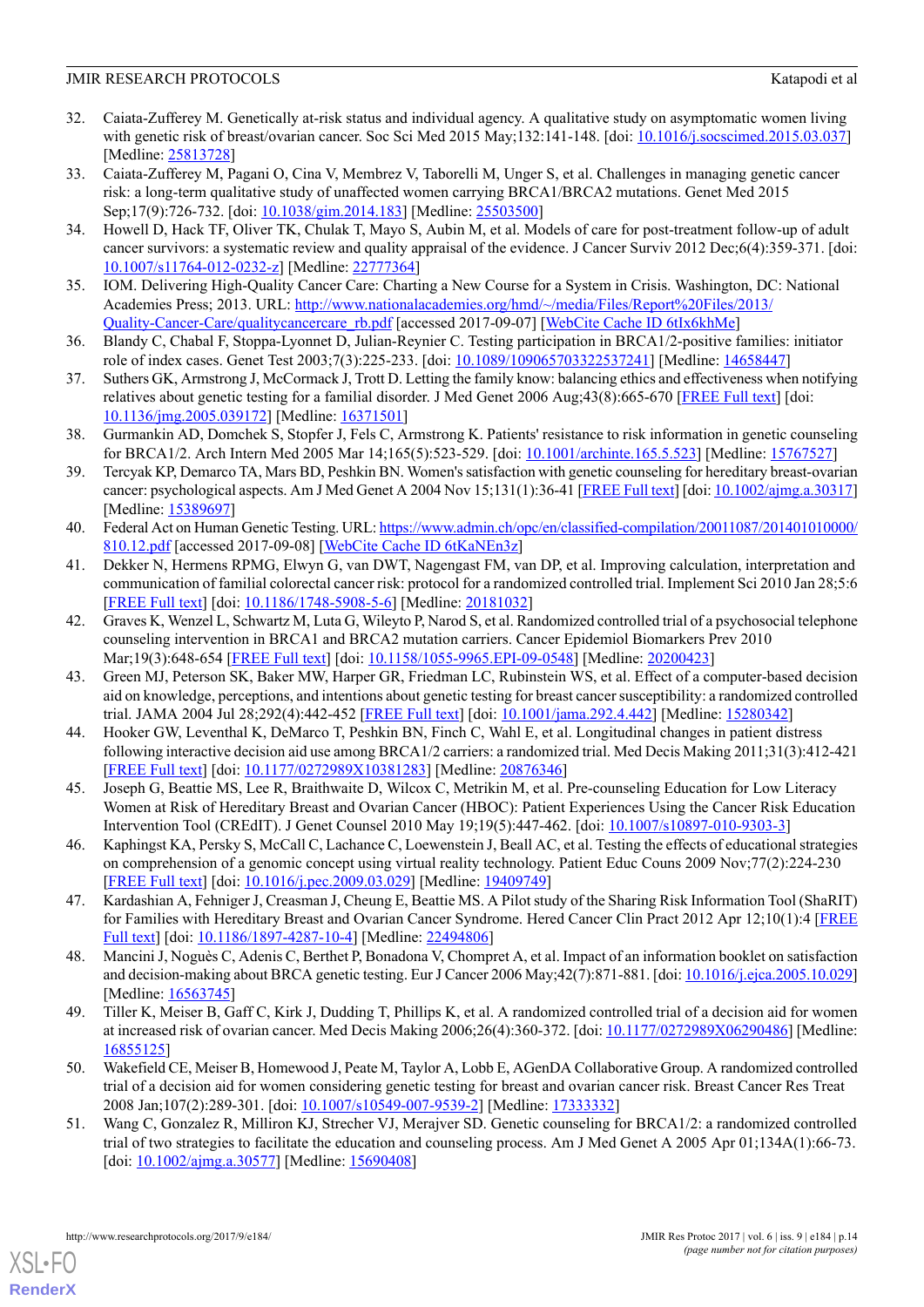- <span id="page-14-0"></span>52. Grosse SD, Rogowski WH, Ross LF, Cornel MC, Dondorp WJ, Khoury MJ. Population screening for genetic disorders in the 21st century: evidence, economics, and ethics. Public Health Genomics 2010;13(2):106-115. [doi: [10.1159/000226594](http://dx.doi.org/10.1159/000226594)] [Medline: [19556749](http://www.ncbi.nlm.nih.gov/entrez/query.fcgi?cmd=Retrieve&db=PubMed&list_uids=19556749&dopt=Abstract)]
- <span id="page-14-2"></span><span id="page-14-1"></span>53. Hampel H. Genetic counseling and cascade genetic testing in Lynch syndrome. Fam Cancer 2016 Jul;15(3):423-427. [doi: [10.1007/s10689-016-9893-5\]](http://dx.doi.org/10.1007/s10689-016-9893-5) [Medline: [26969309](http://www.ncbi.nlm.nih.gov/entrez/query.fcgi?cmd=Retrieve&db=PubMed&list_uids=26969309&dopt=Abstract)]
- 54. Khoury MJ, Evans JP. A public health perspective on a national precision medicine cohort: balancing long-term knowledge generation with early health benefit. JAMA 2015 Jun 02;313(21):2117-2118 [[FREE Full text\]](http://europepmc.org/abstract/MED/26034952) [doi: [10.1001/jama.2015.3382\]](http://dx.doi.org/10.1001/jama.2015.3382) [Medline: [26034952](http://www.ncbi.nlm.nih.gov/entrez/query.fcgi?cmd=Retrieve&db=PubMed&list_uids=26034952&dopt=Abstract)]
- <span id="page-14-4"></span><span id="page-14-3"></span>55. Galema-Boers JMH, Versmissen J, Roeters VLHWO, Dusault-Wijkstra JE, Williams M, Roeters VLJE. Cascade screening of familial hypercholesterolemia must go on. Atherosclerosis 2015 Oct;242(2):415-417. [doi: [10.1016/j.atherosclerosis.2015.07.020\]](http://dx.doi.org/10.1016/j.atherosclerosis.2015.07.020) [Medline: [26282946\]](http://www.ncbi.nlm.nih.gov/entrez/query.fcgi?cmd=Retrieve&db=PubMed&list_uids=26282946&dopt=Abstract)
- <span id="page-14-5"></span>56. Samimi G, Bernardini MQ, Brody LC, Caga-Anan CF, Campbell IG, Chenevix-Trench G, et al. Traceback: A Proposed Framework to Increase Identification and Genetic Counseling of BRCA1 and BRCA2 Mutation Carriers Through Family-Based Outreach. J Clin Oncol 2017 Jul 10;35(20):2329-2337. [doi: [10.1200/JCO.2016.70.3439\]](http://dx.doi.org/10.1200/JCO.2016.70.3439) [Medline: [28398847\]](http://www.ncbi.nlm.nih.gov/entrez/query.fcgi?cmd=Retrieve&db=PubMed&list_uids=28398847&dopt=Abstract)
- 57. Bouchardy C, Benhamou S, Fioretta G, Verkooijen HM, Chappuis PO, Neyroud-Caspar I, et al. Risk of second breast cancer according to estrogen receptor status and family history. Breast Cancer Res Treat 2011 May;127(1):233-241. [doi: [10.1007/s10549-010-1137-z\]](http://dx.doi.org/10.1007/s10549-010-1137-z) [Medline: [20878464](http://www.ncbi.nlm.nih.gov/entrez/query.fcgi?cmd=Retrieve&db=PubMed&list_uids=20878464&dopt=Abstract)]
- 58. Buehler M, Tse B, Leboucq A, Jacob F, Caduff R, Fink D, et al. Meta-analysis of microarray data identifies GAS6 expression as an independent predictor of poor survival in ovarian cancer. Biomed Res Int 2013;2013:238284 [\[FREE Full text\]](https://dx.doi.org/10.1155/2013/238284) [doi: [10.1155/2013/238284](http://dx.doi.org/10.1155/2013/238284)] [Medline: [23878800\]](http://www.ncbi.nlm.nih.gov/entrez/query.fcgi?cmd=Retrieve&db=PubMed&list_uids=23878800&dopt=Abstract)
- 59. Decollogne S, Joshi S, Chung SA, Luk PP, Yeo RX, Nixdorf S, et al. Alterations in the mitochondrial responses to PENAO as a mechanism of resistance in ovarian cancer cells. Gynecol Oncol 2015 Aug;138(2):363-371. [doi: [10.1016/j.ygyno.2015.06.018\]](http://dx.doi.org/10.1016/j.ygyno.2015.06.018) [Medline: [26080289](http://www.ncbi.nlm.nih.gov/entrez/query.fcgi?cmd=Retrieve&db=PubMed&list_uids=26080289&dopt=Abstract)]
- 60. Genevay M, Benusiglio PR, Hutter P, Chappuis PO. [Lynch syndrome: when pathologist and clinician have the opportunity to reduce the risk of developing cancer]. Rev Med Suisse 2011 Jul 27;7(303):1502-1506. [Medline: [21899217](http://www.ncbi.nlm.nih.gov/entrez/query.fcgi?cmd=Retrieve&db=PubMed&list_uids=21899217&dopt=Abstract)]
- 61. Heinimann K. Toward a molecular classification of colorectal cancer: the role of microsatellite instability status. Front Oncol 2013 Oct 31;3:272 [\[FREE Full text\]](https://dx.doi.org/10.3389/fonc.2013.00272) [doi: [10.3389/fonc.2013.00272\]](http://dx.doi.org/10.3389/fonc.2013.00272) [Medline: [24199172\]](http://www.ncbi.nlm.nih.gov/entrez/query.fcgi?cmd=Retrieve&db=PubMed&list_uids=24199172&dopt=Abstract)
- 62. Henry C, Llamosas E, Knipprath-Meszaros A, Schoetzau A, Obermann E, Fuenfschilling M, et al. Targeting the ROR1 and ROR2 receptors in epithelial ovarian cancer inhibits cell migration and invasion. Oncotarget 2015 Nov 24;6(37):40310-40326 [[FREE Full text](http://www.impactjournals.com/oncotarget/misc/linkedout.php?pii=5643)] [doi: [10.18632/oncotarget.5643](http://dx.doi.org/10.18632/oncotarget.5643)] [Medline: [26515598](http://www.ncbi.nlm.nih.gov/entrez/query.fcgi?cmd=Retrieve&db=PubMed&list_uids=26515598&dopt=Abstract)]
- 63. Kempers MJE, Kuiper RP, Ockeloen CW, Chappuis PO, Hutter P, Rahner N, et al. Risk of colorectal and endometrial cancers in EPCAM deletion-positive Lynch syndrome: a cohort study. Lancet Oncol 2011 Jan;12(1):49-55 [\[FREE Full](http://europepmc.org/abstract/MED/21145788) [text\]](http://europepmc.org/abstract/MED/21145788) [doi: [10.1016/S1470-2045\(10\)70265-5\]](http://dx.doi.org/10.1016/S1470-2045(10)70265-5) [Medline: [21145788](http://www.ncbi.nlm.nih.gov/entrez/query.fcgi?cmd=Retrieve&db=PubMed&list_uids=21145788&dopt=Abstract)]
- 64. Manegold-Brauer G, Bellin AK, Tercanli S, Lapaire O, Heinzelmann-Schwarz V. The special role of ultrasound for screening, staging and surveillance of malignant ovarian tumors: distinction from other methods of diagnostic imaging. Arch Gynecol Obstet 2014 Mar;289(3):491-498. [doi: [10.1007/s00404-013-3081-8](http://dx.doi.org/10.1007/s00404-013-3081-8)] [Medline: [24253338](http://www.ncbi.nlm.nih.gov/entrez/query.fcgi?cmd=Retrieve&db=PubMed&list_uids=24253338&dopt=Abstract)]
- <span id="page-14-6"></span>65. Schwab FD, Bürki N, Huang DJ, Heinzelmann-Schwarz V, Schmid SM, Vetter M, et al. Impact of breast cancer family history on tumor detection and tumor size in women newly-diagnosed with invasive breast cancer. Fam Cancer 2014 Mar;13(1):99-107. [doi: [10.1007/s10689-013-9682-3](http://dx.doi.org/10.1007/s10689-013-9682-3)] [Medline: [24002368\]](http://www.ncbi.nlm.nih.gov/entrez/query.fcgi?cmd=Retrieve&db=PubMed&list_uids=24002368&dopt=Abstract)
- <span id="page-14-7"></span>66. Vasen HFA, Blanco I, Aktan-Collan K, Gopie JP, Alonso A, Aretz S, Mallorca Group. Revised guidelines for the clinical management of Lynch syndrome (HNPCC): recommendations by a group of European experts. Gut 2013 Jun;62(6):812-823 [[FREE Full text](http://gut.bmj.com/cgi/pmidlookup?view=long&pmid=23408351)] [doi: [10.1136/gutjnl-2012-304356](http://dx.doi.org/10.1136/gutjnl-2012-304356)] [Medline: [23408351](http://www.ncbi.nlm.nih.gov/entrez/query.fcgi?cmd=Retrieve&db=PubMed&list_uids=23408351&dopt=Abstract)]
- <span id="page-14-8"></span>67. Verkooijen HM, Rapiti E, Fioretta G, Vinh-Hung V, Keller J, Benhamou S, et al. Impact of a positive family history on diagnosis, management, and survival of breast cancer: different effects across socio-economic groups. Cancer Causes Control 2009 Nov;20(9):1689-1696. [doi: [10.1007/s10552-009-9420-1](http://dx.doi.org/10.1007/s10552-009-9420-1)] [Medline: [19701688](http://www.ncbi.nlm.nih.gov/entrez/query.fcgi?cmd=Retrieve&db=PubMed&list_uids=19701688&dopt=Abstract)]
- <span id="page-14-9"></span>68. Eysenbach G, CONSORT-EHEALTH Group. CONSORT-EHEALTH: improving and standardizing evaluation reports of Web-based and mobile health interventions. J Med Internet Res 2011 Dec 31;13(4):e126 [[FREE Full text](http://www.jmir.org/2011/4/e126/)] [doi: [10.2196/jmir.1923](http://dx.doi.org/10.2196/jmir.1923)] [Medline: [22209829](http://www.ncbi.nlm.nih.gov/entrez/query.fcgi?cmd=Retrieve&db=PubMed&list_uids=22209829&dopt=Abstract)]
- <span id="page-14-10"></span>69. Katapodi MC, Duquette D, Yang JJ, Mendelsohn-Victor K, Anderson B, Nikolaidis C, et al. Recruiting families at risk for hereditary breast and ovarian cancer from a statewide cancer registry: a methodological study. Cancer Causes Control 2017 Mar;28(3):191-201. [doi: [10.1007/s10552-017-0858-2](http://dx.doi.org/10.1007/s10552-017-0858-2)] [Medline: [28197806\]](http://www.ncbi.nlm.nih.gov/entrez/query.fcgi?cmd=Retrieve&db=PubMed&list_uids=28197806&dopt=Abstract)
- <span id="page-14-12"></span><span id="page-14-11"></span>70. Katapodi MC, Northouse LL, Milliron KJ, Liu G, Merajver SD. Individual and family characteristics associated with BRCA1/2 genetic testing in high-risk families. Psychooncology 2013 Jun;22(6):1336-1343. [doi: [10.1002/pon.3139](http://dx.doi.org/10.1002/pon.3139)] [Medline: [22826208](http://www.ncbi.nlm.nih.gov/entrez/query.fcgi?cmd=Retrieve&db=PubMed&list_uids=22826208&dopt=Abstract)]
- 71. Caiata-Zufferey M, Schulz PJ. Physicians' communicative strategies in interacting with Internet-informed patients: results from a qualitative study. Health Commun 2012;27(8):738-749. [doi: [10.1080/10410236.2011.636478\]](http://dx.doi.org/10.1080/10410236.2011.636478) [Medline: [22260422\]](http://www.ncbi.nlm.nih.gov/entrez/query.fcgi?cmd=Retrieve&db=PubMed&list_uids=22260422&dopt=Abstract)
- 72. Morgan D, Krueger R, King J. Focus Group Kit. Thousand Oaks, CA: SAGE Publications; 1998.
- 73. Katapodi M, Northouse L, Schafenacker A, Duquette D, Duffy S, Ronis D, et al. Using a state cancer registry to recruit young breast cancer survivors and high-risk relatives: protocol of a randomized trial testing the efficacy of a targeted versus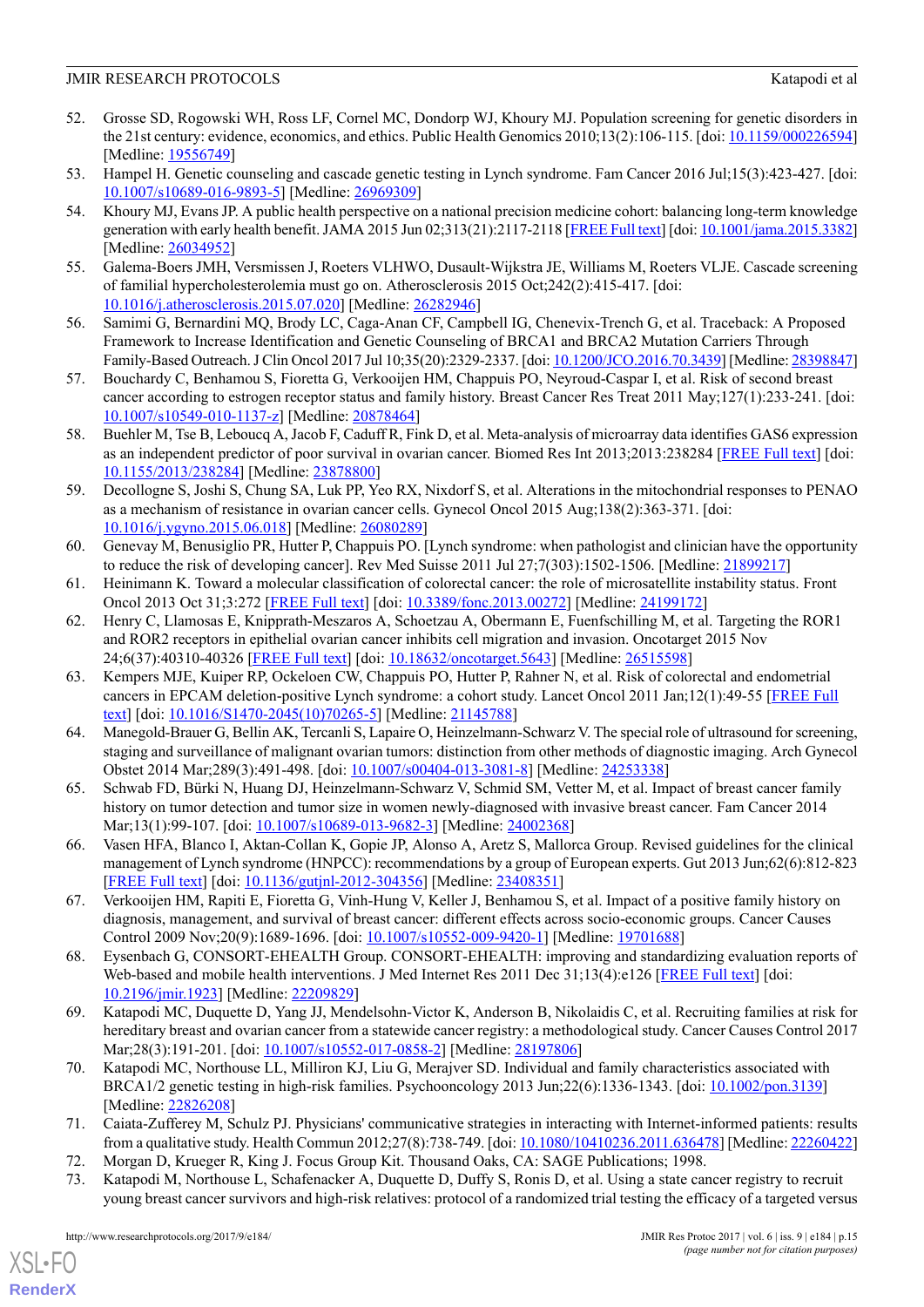a tailored intervention to increase breast cancer screening. BMC Cancer 2013 Mar 1;13(1):e1001940 [\[FREE Full text\]](http://dx.plos.org/10.1371/journal.pmed.1001940) [doi: [10.1186/1471-2407-13-97](http://dx.doi.org/10.1186/1471-2407-13-97)]

- <span id="page-15-1"></span>74. Gail MH, Brinton LA, Byar DP, Corle DK, Green SB, Schairer C, et al. Projecting individualized probabilities of developing breast cancer for white females who are being examined annually. J Natl Cancer Inst 1989 Dec 20;81(24):1879-1886. [Medline: [2593165](http://www.ncbi.nlm.nih.gov/entrez/query.fcgi?cmd=Retrieve&db=PubMed&list_uids=2593165&dopt=Abstract)]
- <span id="page-15-3"></span><span id="page-15-2"></span>75. Rockhill B, Spiegelman D, Byrne C, Hunter DJ, Colditz GA. Validation of the Gail et al. model of breast cancer risk prediction and implications for chemoprevention. J Natl Cancer Inst 2001 Mar 07;93(5):358-366. [Medline: [11238697\]](http://www.ncbi.nlm.nih.gov/entrez/query.fcgi?cmd=Retrieve&db=PubMed&list_uids=11238697&dopt=Abstract)
- <span id="page-15-4"></span>76. Michigan Department of Health and Human Services. BRFS annual questionnaires. 2017. URL: [http://www.michigan.gov/](http://www.michigan.gov/mdhhs/0,5885,7-339-71550_5104_5279_39424_39425-263911--,00.html) [mdhhs/0,5885,7-339-71550\\_5104\\_5279\\_39424\\_39425-263911--,00.html](http://www.michigan.gov/mdhhs/0,5885,7-339-71550_5104_5279_39424_39425-263911--,00.html) [accessed 2017-08-31] [[WebCite Cache ID](http://www.webcitation.org/6t8WY1VRW) [6t8WY1VRW\]](http://www.webcitation.org/6t8WY1VRW)
- <span id="page-15-5"></span>77. Runowicz CD, Leach CR, Henry NL, Henry KS, Mackey HT, Cowens-Alvarado RL, et al. American Cancer Society/American Society of Clinical Oncology Breast Cancer Survivorship Care Guideline. J Clin Oncol 2016 Feb 20;34(6):611-635. [doi: [10.1200/JCO.2015.64.3809\]](http://dx.doi.org/10.1200/JCO.2015.64.3809) [Medline: [26644543](http://www.ncbi.nlm.nih.gov/entrez/query.fcgi?cmd=Retrieve&db=PubMed&list_uids=26644543&dopt=Abstract)]
- <span id="page-15-6"></span>78. Vickberg SMJ. The Concerns About Recurrence Scale (CARS): a systematic measure of women's fears about the possibility of breast cancer recurrence. Ann Behav Med 2003;25(1):16-24. [Medline: [12581932](http://www.ncbi.nlm.nih.gov/entrez/query.fcgi?cmd=Retrieve&db=PubMed&list_uids=12581932&dopt=Abstract)]
- <span id="page-15-7"></span>79. Katapodi M, Jung M, Milliron K, Merajver S, Northouse L. Psychological distress of developing hereditary breast/ovarian cancer among female relatives who did not pursue BRCA1 or BRCA2 genetic testing. 2009 Presented at: 11th International Conference on Psychosocial Aspects of Genetic Testing for Hereditary Cancer; April 5, 2009; Toronto, ON p. 23-22.
- <span id="page-15-8"></span>80. Katapodi MC, Munro ML, Pierce PF, Williams RA. Psychometric testing of the decisional conflict scale: genetic testing hereditary breast and ovarian cancer. Nurs Res 2011;60(6):368-377 [[FREE Full text\]](http://europepmc.org/abstract/MED/22048556) [doi: [10.1097/NNR.0b013e3182337dad\]](http://dx.doi.org/10.1097/NNR.0b013e3182337dad) [Medline: [22048556](http://www.ncbi.nlm.nih.gov/entrez/query.fcgi?cmd=Retrieve&db=PubMed&list_uids=22048556&dopt=Abstract)]
- <span id="page-15-10"></span><span id="page-15-9"></span>81. Brehaut JC, O'Connor AM, Wood TJ, Hack TF, Siminoff L, Gordon E, et al. Validation of a decision regret scale. Med Decis Making 2003;23(4):281-292. [doi: [10.1177/0272989X03256005](http://dx.doi.org/10.1177/0272989X03256005)] [Medline: [12926578](http://www.ncbi.nlm.nih.gov/entrez/query.fcgi?cmd=Retrieve&db=PubMed&list_uids=12926578&dopt=Abstract)]
- <span id="page-15-11"></span>82. Carver CS. You want to measure coping but your protocol's too long: consider the brief COPE. Int J Behav Med 1997;4(1):92-100. [doi: [10.1207/s15327558ijbm0401\\_6\]](http://dx.doi.org/10.1207/s15327558ijbm0401_6) [Medline: [16250744\]](http://www.ncbi.nlm.nih.gov/entrez/query.fcgi?cmd=Retrieve&db=PubMed&list_uids=16250744&dopt=Abstract)
- <span id="page-15-12"></span>83. Bandura A. Human agency in social cognitive theory. Am Psychol 1989 Sep;44(9):1175-1184. [Medline: [2782727](http://www.ncbi.nlm.nih.gov/entrez/query.fcgi?cmd=Retrieve&db=PubMed&list_uids=2782727&dopt=Abstract)]
- 84. Katapodi MC, Aouizerat BE. Do women in the community recognize hereditary and sporadic breast cancer risk factors? Oncol Nurs Forum 2005 May 10;32(3):617-623. [doi: [10.1188/05.ONF.617-623](http://dx.doi.org/10.1188/05.ONF.617-623)] [Medline: [15897936\]](http://www.ncbi.nlm.nih.gov/entrez/query.fcgi?cmd=Retrieve&db=PubMed&list_uids=15897936&dopt=Abstract)
- <span id="page-15-14"></span><span id="page-15-13"></span>85. Katapodi MC, DeFlon SL, Milliron KJ, Northouse LL, Merajver S. Knowledge of risk factors and modes of gene transmission among women at risk for hereditary breast and ovarian cancer syndrome. JCO 2011 May 20;29(15\_suppl):e12017. [doi: [10.1200/jco.2011.29.15\\_suppl.e12017\]](http://dx.doi.org/10.1200/jco.2011.29.15_suppl.e12017)
- <span id="page-15-15"></span>86. Lewis FM, Hammond MA, Woods NF. The family's functioning with newly diagnosed breast cancer in the mother: the development of an explanatory model. J Behav Med 1993 Aug;16(4):351-370. [Medline: [8411142\]](http://www.ncbi.nlm.nih.gov/entrez/query.fcgi?cmd=Retrieve&db=PubMed&list_uids=8411142&dopt=Abstract)
- 87. Katapodi MC, Facione NC, Miaskowski C, Dodd MJ, Waters C. The influence of social support on breast cancer screening in a multicultural community sample. Oncol Nurs Forum 2002 Jun;29(5):845-852. [doi: [10.1188/02.ONF.845-852\]](http://dx.doi.org/10.1188/02.ONF.845-852) [Medline: [12058159](http://www.ncbi.nlm.nih.gov/entrez/query.fcgi?cmd=Retrieve&db=PubMed&list_uids=12058159&dopt=Abstract)]
- <span id="page-15-16"></span><span id="page-15-0"></span>88. Anderson B, McLosky J, Wasilevich E, Lyon-Callo S, Duquette D, Copeland G. Barriers and facilitators for utilization of genetic counseling and risk assessment services in young female breast cancer survivors. J Cancer Epidemiol 2012;2012:298745 [[FREE Full text](https://dx.doi.org/10.1155/2012/298745)] [doi: [10.1155/2012/298745](http://dx.doi.org/10.1155/2012/298745)] [Medline: [23150731\]](http://www.ncbi.nlm.nih.gov/entrez/query.fcgi?cmd=Retrieve&db=PubMed&list_uids=23150731&dopt=Abstract)
- <span id="page-15-18"></span><span id="page-15-17"></span>89. Ware J, Kosinski M, Keller SD. A 12-Item Short-Form Health Survey: construction of scales and preliminary tests of reliability and validity. Med Care 1996 Mar;34(3):220-233. [Medline: [8628042](http://www.ncbi.nlm.nih.gov/entrez/query.fcgi?cmd=Retrieve&db=PubMed&list_uids=8628042&dopt=Abstract)]
- 90. Braun V, Clarke V. Using thematic analysis in psychology. Qualitative Research in Psychology 2006 Jan;3(2):77-101. [doi: [10.1191/1478088706qp063oa\]](http://dx.doi.org/10.1191/1478088706qp063oa)
- 91. Khoury MJ, Iademarco MF, Riley WT. Precision Public Health for the Era of Precision Medicine. Am J Prev Med 2016 Mar;50(3):398-401 [[FREE Full text](http://europepmc.org/abstract/MED/26547538)] [doi: [10.1016/j.amepre.2015.08.031\]](http://dx.doi.org/10.1016/j.amepre.2015.08.031) [Medline: [26547538](http://www.ncbi.nlm.nih.gov/entrez/query.fcgi?cmd=Retrieve&db=PubMed&list_uids=26547538&dopt=Abstract)]
- <span id="page-15-19"></span>92. Ademi Z, Watts GF, Pang J, Sijbrands EJG, van Bockxmeer FM, O'Leary P, et al. Cascade screening based on genetic testing is cost-effective: evidence for the implementation of models of care for familial hypercholesterolemia. J Clin Lipidol 2014;8(4):390-400. [doi: [10.1016/j.jacl.2014.05.008\]](http://dx.doi.org/10.1016/j.jacl.2014.05.008) [Medline: [25110220](http://www.ncbi.nlm.nih.gov/entrez/query.fcgi?cmd=Retrieve&db=PubMed&list_uids=25110220&dopt=Abstract)]
- <span id="page-15-20"></span>93. Sie AS, Mensenkamp AR, Adang EMM, Ligtenberg MJL, Hoogerbrugge N. Fourfold increased detection of Lynch syndrome by raising age limit for tumour genetic testing from 50 to 70 years is cost-effective. Ann Oncol 2014 Oct;25(10):2001-2007. [doi: [10.1093/annonc/mdu361\]](http://dx.doi.org/10.1093/annonc/mdu361) [Medline: [25081898](http://www.ncbi.nlm.nih.gov/entrez/query.fcgi?cmd=Retrieve&db=PubMed&list_uids=25081898&dopt=Abstract)]
- <span id="page-15-21"></span>94. Snowsill T, Huxley N, Hoyle M, Jones-Hughes T, Coelho H, Cooper C, et al. A systematic review and economic evaluation of diagnostic strategies for Lynch syndrome. Health Technol Assess 2014 Sep;18(58):1-406 [\[FREE Full text\]](https://dx.doi.org/10.3310/hta18580) [doi: [10.3310/hta18580\]](http://dx.doi.org/10.3310/hta18580) [Medline: [25244061\]](http://www.ncbi.nlm.nih.gov/entrez/query.fcgi?cmd=Retrieve&db=PubMed&list_uids=25244061&dopt=Abstract)
- 95. Ned RM, Sijbrands EJG. Cascade Screening for Familial Hypercholesterolemia (FH). PLoS Curr 2011 May 23;3:RRN1238 [[FREE Full text](https://dx.doi.org/10.1371/currents.RRN1238)] [doi: [10.1371/currents.RRN1238](http://dx.doi.org/10.1371/currents.RRN1238)] [Medline: [21633520\]](http://www.ncbi.nlm.nih.gov/entrez/query.fcgi?cmd=Retrieve&db=PubMed&list_uids=21633520&dopt=Abstract)
- 96. Watts GF, Gidding S, Wierzbicki AS, Toth PP, Alonso R, Brown WV, International FH Foundation. Integrated guidance on the care of familial hypercholesterolaemia from the International FH Foundation: executive summary. J Atheroscler Thromb 2014;21(4):368-374. [Medline: [24892180\]](http://www.ncbi.nlm.nih.gov/entrez/query.fcgi?cmd=Retrieve&db=PubMed&list_uids=24892180&dopt=Abstract)